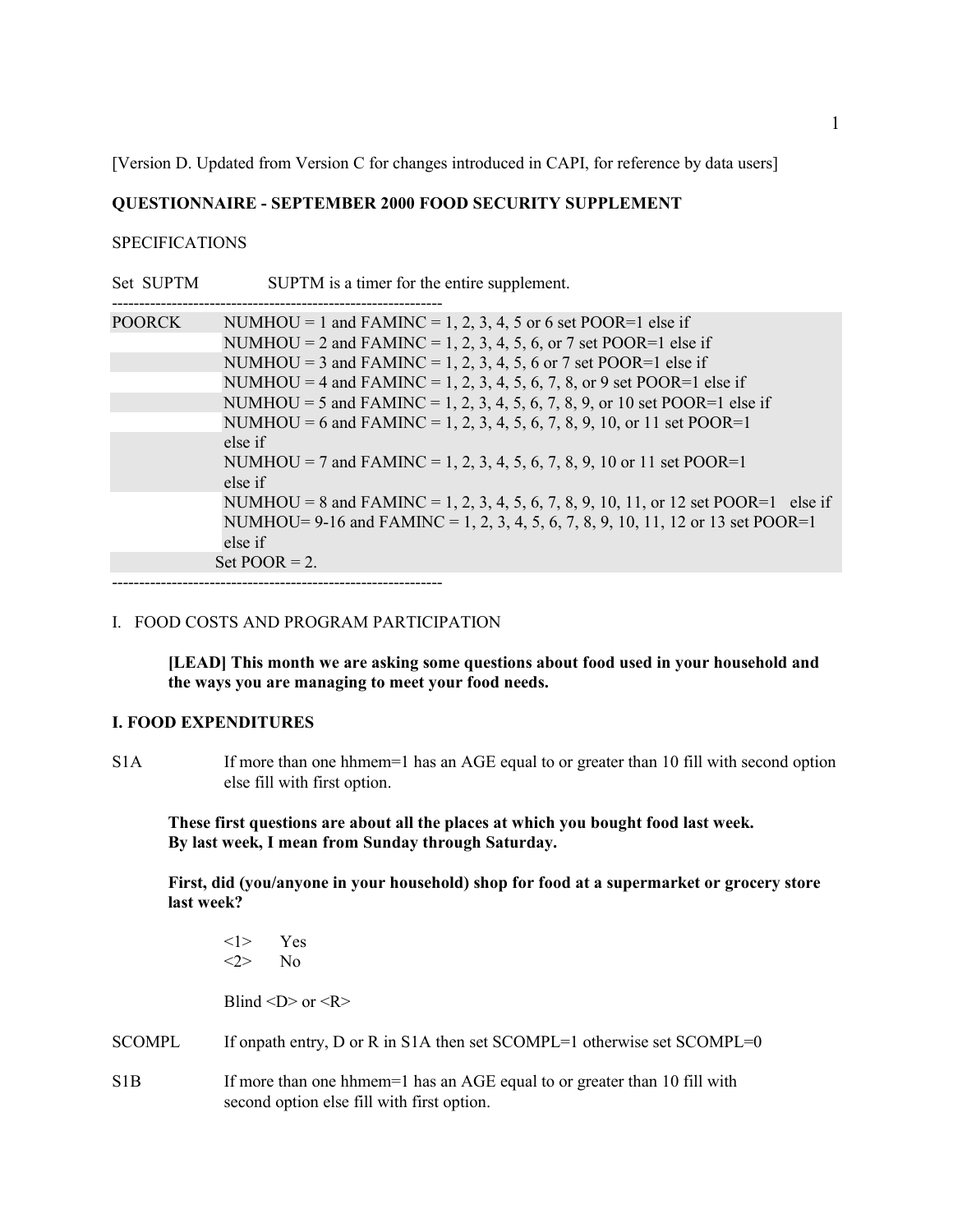**Think about other places where people buy food, such as meat markets, produce stands, bakeries, warehouse clubs, and convenience stores. Did (you/anyone in your household) buy food from any stores such as these last week?**

<1> Yes  $\langle 2 \rangle$  No Blind  $\langle D \rangle$  or  $\langle R \rangle$ 

S1C If more than one hhmem=1 has an AGE equal to or greater than 6 fill with second option

else fill with first option else fill with first option in first parenthetical. If one or more hhmem=1 with AGE between 6 and 18 then fill second parenthetical with

first option else fill with second option.

**Last week, did (you/anyone in your household) buy food at a restaurant, fast food place, cafeteria, or vending machine? (Include any children who may have bought food at the school cafeteria/ ).**

> <1> Yes  $\langle 2 \rangle$  No Blind  $\langle D \rangle$  or  $\langle R \rangle$

S1D If more than one hhmem=1 has an AGE equal to or greater than 10 fill with second option else fill with first option.

**Did (you/anyone in your household) buy food from any other kind of place last week?**

<1> Yes  $\langle 2 \rangle$  No

Blind  $\langle D \rangle$  or  $\langle R \rangle$ 

- SCKA If onpath entry of  $\langle 2 \rangle$ ,  $\langle D \rangle$  or  $\langle R \rangle$  in S1A, S1B, S1C and S1D then skip to S8 else go to Slead.
- Slead **Now I'm going to ask you about the ACTUAL amount you spent on food last week in all the places where you bought food. Then, since last week may have been unusual for you, I will ask about the amount you USUALLY spend.**

<P> Proceed

- SCKB If onpath entry of <1> in S1A then ask S2 else skip to SCKC.
- S2 If more than one hhmem=1 has an AGE equal to or greater than 10 fill with second option else fill with first option.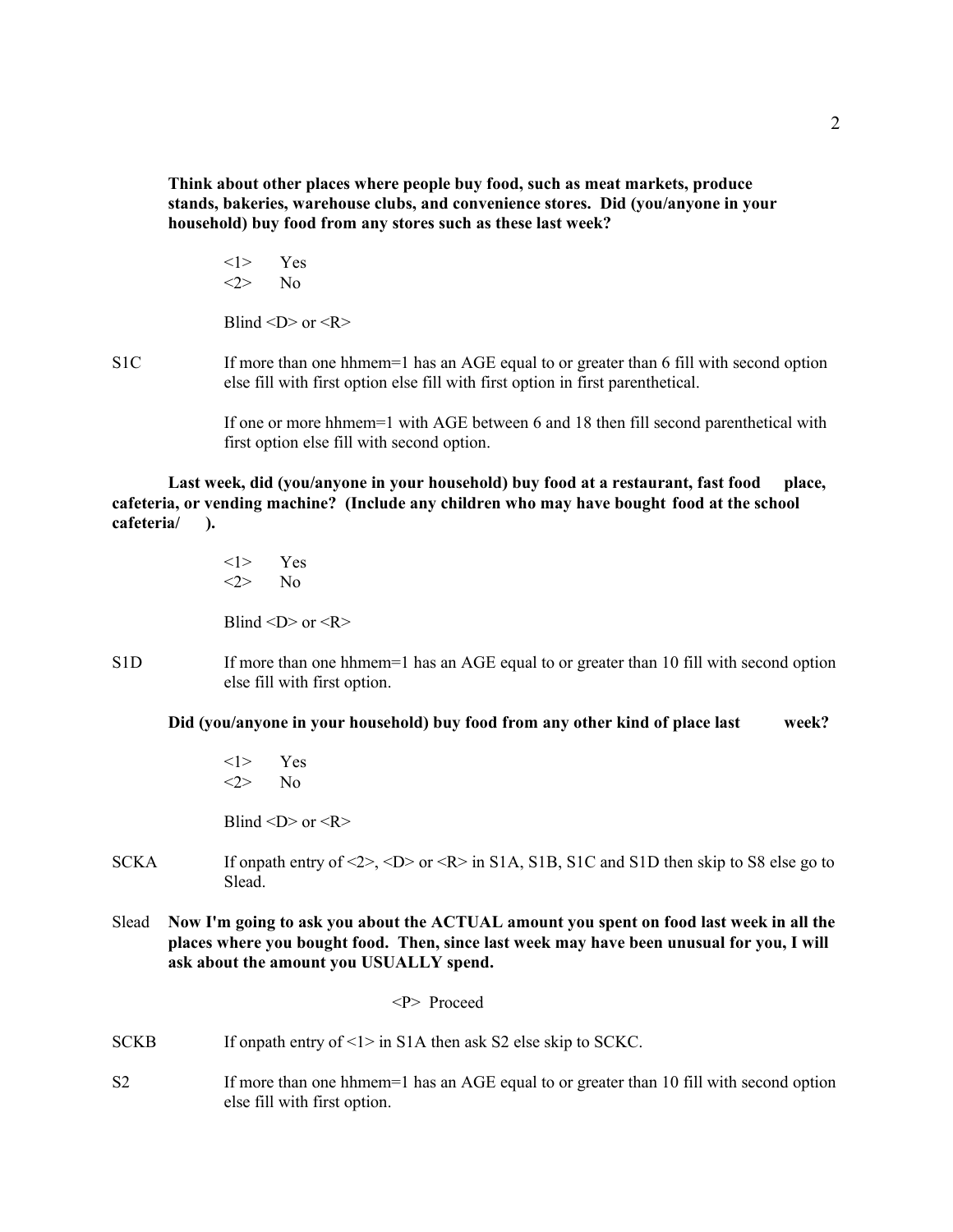If POOR=2 then fill second parenthetical with first option else fill with second option.

### **How much did (you/your household) ACTUALLY spend at supermarkets and grocery stores last week (?/including any purchases made with food stamps?)**

### ENTER X IF RESPONDENT CAN ONLY GIVE RANGE

# $\$\quad .00$

S2CK If entry of X in S2 goto S2CK1 else store entry in S2O. If S2O is between \$1.00 and \$450.00 go to S3 else if S2O is equal to D or R go to SCKC otherwise go to S2RC.

#### S2CK1 \*\*\*\*\*\*\*\*\*\*\*\*\*\*\*\*\*\*\*DO NOT READ RESPONDENT\*\*\*\*\*\*\*\*\*\*\*\*\*\*\*\*

Enter range reported by respondent

 $.00 \text{ to } .00$ 

S2RG Add the entries in S2CK1 and divide by 2. Store the answer in S2O. If S2O is between \$1.00 and \$450.00 go to S3 otherwise go to S2RC.

S2RC \*\*\*\*\*\*\*\*\*\*\*\*\*\*\*\*\*\*DO NOT ASK THE RESPONDENT\*\*\*\*\*\*\*\*\*\*\*\*\*\*\*\*\*\*\*

#### **AMOUNT SPENT RECORDED AS: (entry in S2O) IS THIS ENTRY CORRECT?**

 $\langle$ 1> YES (go to S3)  $\langle 2 \rangle$  NO (go to S2COR)

## S2COR \*\*\*\*\*\*\*\*\*\*\*\*\*\*\*DO NOT ASK THE RESPONDENT\*\*\*\*\*\*\*\*\*\*\*\*\*\*\*\* INCORRECT ENTRY WAS RECORDED AS: (entry in S2O) CORRECT ENTRY IS:

 $\frac{\S_{-}}{\S_{-}}$ .00 (store entry in S2O)

S3 If more than one hhmem=1 has an AGE equal to or greater than 10 fill first parenthetical with second option else fill with first.

### **How much of the (fill with S2O) was for non-food items, such as pet food, paper products, detergents, or cleaning supplies?**

### ENTER X IF RESPONDENT CAN ONLY GIVE RANGE

 $_{\sim -1}$   $-00$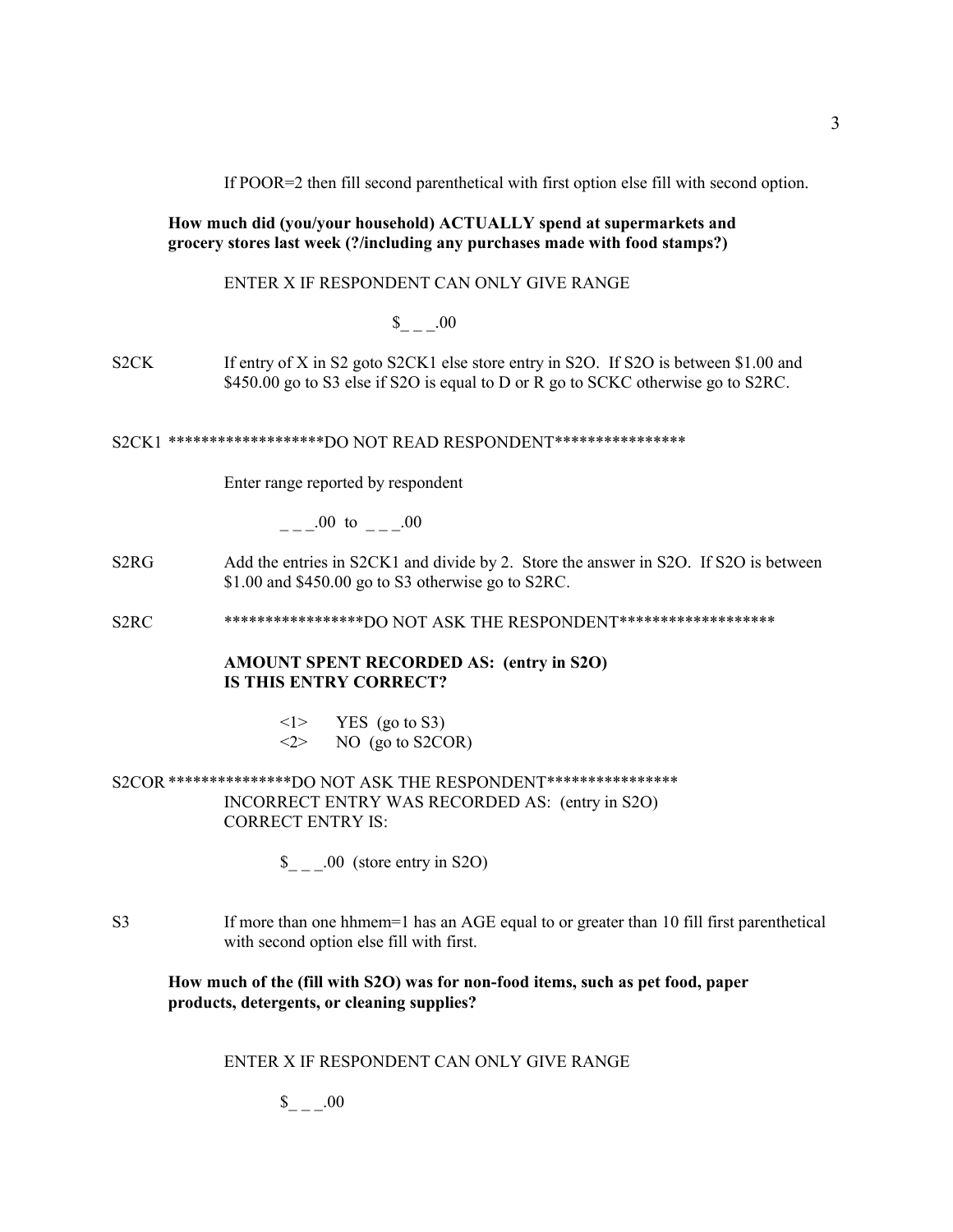Blind  $\langle D \rangle$  or  $\langle R \rangle$ 

S3CK If entry of X in S3 goto S3CK2 else store entry in S3O. Do not allow entry in S3O to be greater than entry in S2O. If S3O is between \$1.00 and \$100.00 or <D> or <R> go to SCKC otherwise go to S3RC.

#### S3CK2 \*\*\*\*\*\*\*\*\*\*\*\*\*\*\*\*DO NOT READ TO RESPONDENT\*\*\*\*\*\*\*\*\*\*\*\*\*\*\*\*\*\*\*

Enter range reported by respondent

 $\frac{1}{2} - 0.00 \text{ to } \frac{1}{2} - 0.00$ 

- S3RG Add the entries in S3CK2 and divide by 2. Store the answer in S3O. Do not allow entry in S3O to be greater than entry in S2O. If S3O is between \$1.00 and \$100.00 go to SCKC otherwise go to S3RC.
- S3RC \*\*\*\*\*\*\*\*\*\*\*\*\*DO NOT ASK THE RESPONDENT\*\*\*\*\*\*\*\*\*\*\*\*\*\*\*\*\*\*\*\*\*\* AMOUNT SPENT RECORDED AS: (entry in S3O) IS THIS ENTRY CORRECT?
	- $\langle$ 1> YES (go to SCKC)  $\langle 2 \rangle$  NO (go to S3COR)

S3COR \*\*\*\*\*\*\*\*\*\*\*\*\*\*\*DO NOT ASK THE RESPONDENT\*\*\*\*\*\*\*\*\*\*\*\*\*\*\*\*\*\* INCORRECT ENTRY WAS RECORDED AS: (entry in S3O) CORRECT ENTRY IS:

\$ .00 (store entry in S3O)

Do not allow entry in S3O to be greater than entry in S2O.

- SCKC If onpath entry of <1> in S1B then ask S4 else skip to SCKD.
- S4 If more than one hhmem=1 has an AGE equal to or greater than 10 fill with second option else fill with first option.

If POOR=2 then fill second parenthetical with first option else fill with second option.

**How much did (you/your household) spend at stores such as meat markets, produce stands, bakeries, warehouse clubs, and convenience stores last week (including any purchases made with food stamps?)?**

ENTER X IF RESPONDENT CAN ONLY GIVE RANGE

 $\$\quad .00$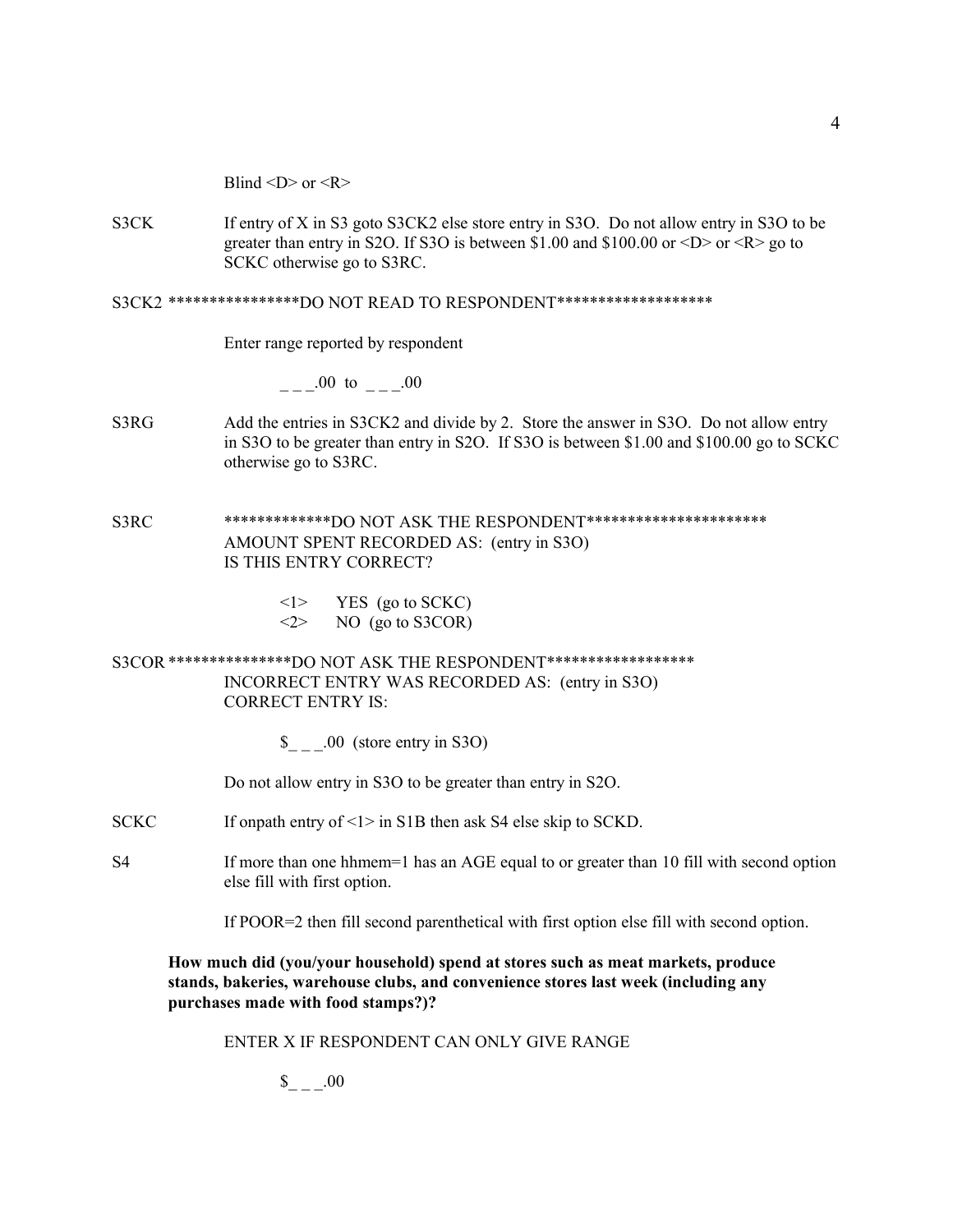Blind  $\langle D \rangle$  or  $\langle R \rangle$  go to SCKD

S4CK If entry of X in S4 go to S4CK1 else store entry in S4O. If S4O is between \$1.00 and \$150.00 go to S5 else if S4O is D or R go to SCKD otherwise go to S4RC.

S4CK1 \*\*\*\*\*\*\*\*\*\*\*\*\*\*\*DO NOT READ TO RESPONDENT\*\*\*\*\*\*\*\*\*\*\*\*\*\*\*\*\*\*\*\*

Enter range reported by respondent

 $\frac{1}{2}$  .00 to  $\frac{0}{2}$  .00

- S4RG Add the entries in S4CK1 and divide by 2. Store the answer in S4O. If S4O is between \$1.00 and \$150.00 go to S5 otherwise go to S4RC.
- S4RC \*\*\*\*\*\*\*\*\*\*\*\*\*\*\*\*\*DO NOT READ TO RESPONDENT\*\*\*\*\*\*\*\*\*\*\*\*\*\*\*\*\*\* AMOUNT SPENT RECORDED AS: (entry in S4O) IS THIS ENTRY CORRECT?

 $\langle$ 1> Yes (go to S5)  $\leq$  No (go to S4COR)

S4COR \*\*\*\*\*\*\*\*\*\*\*\*\*\*\*DO NOT READ TO RESPONDENT\*\*\*\*\*\*\*\*\*\*\*\*\*\*\*\*\*\*\*\*

INCORRECT ENTRY WAS RECORDED AS: (entry in S4O) CORRECT ENTRY IS:

\$ .00 (store entry in S4O)

S5 **How much of the \$(fill with S4O) was for nonfood items, such as pet food, paper products, detergents, or cleaning supplies?**

ENTER X IF RESPONDENT CAN ONLY GIVE RANGE

 $\$\quad .00$ 

Blind  $\langle D \rangle$  or  $\langle R \rangle$ 

S5CK If entry of X in S5 goto S5CK1 else store entry in S5O. Do not allow entry in S5O to be greater than entry in S4O. If S5O is between \$1.00 and \$100.00 or D or R go to SCKD else go to S5RC

S5CK1 \*\*\*\*\*\*\*\*\*\*\*\*\*\*\*DO NOT ASK THE RESPONDENT\*\*\*\*\*\*\*\*\*\*\*\*\*\*\*\*\*

Enter range reported by respondent

 $.00 \text{ to } .00$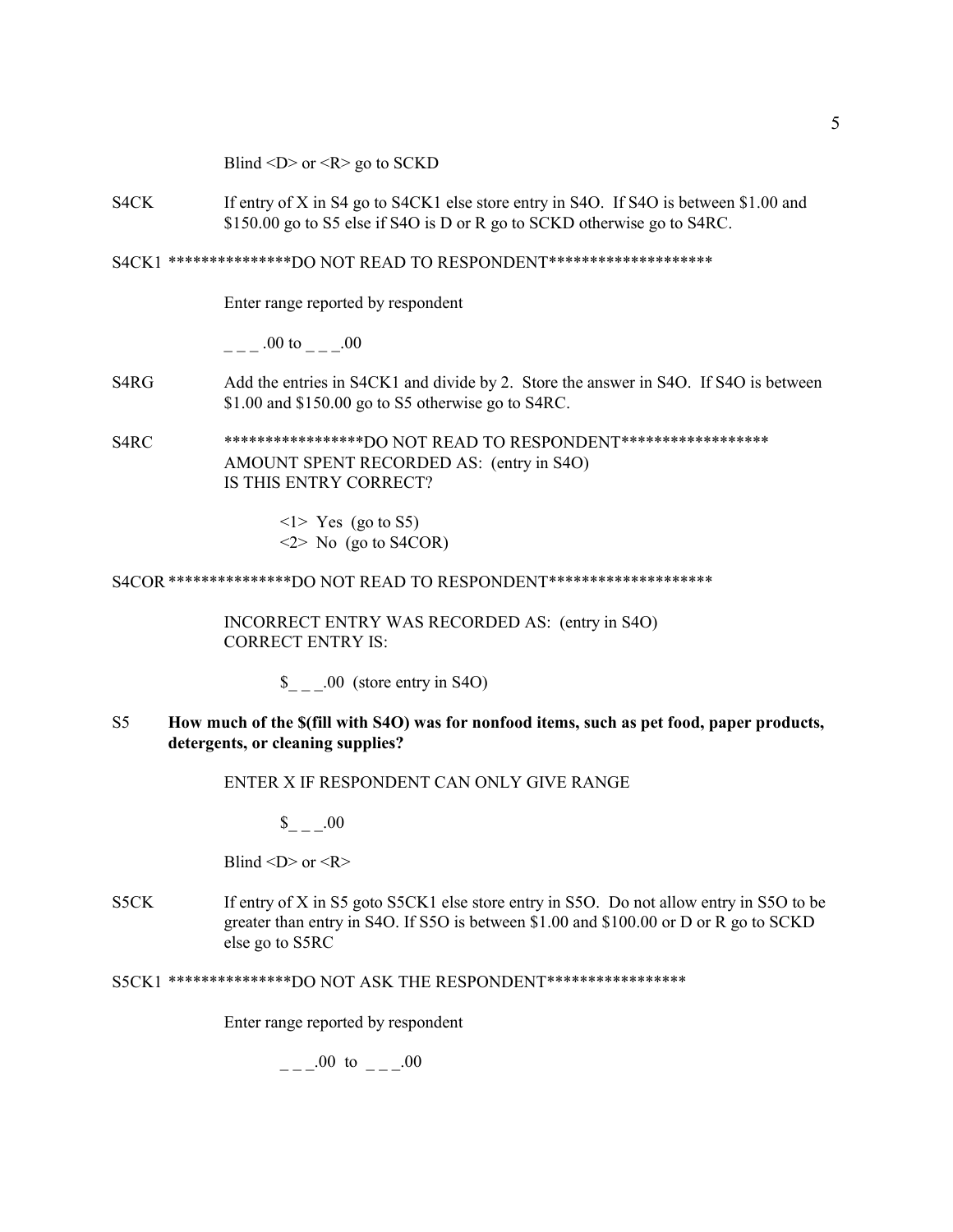S5RG Add the entries in S5CK1 and divide by 2. Store the answer in S5O. Do not allow entry in S5O to be greater than entry in S4O. If S5O is between \$1.00 and \$100.00 go to SCKD else go to S5RC.

S5RC \*\*\*\*\*\*\*\*\*\*\*\*\*\*\*\*DO NOT ASK THE RESPONDENT\*\*\*\*\*\*\*\*\*\*\*\*\*\*\* AMOUNT SPENT RECORDED AS : (entry in S5O) IS THIS ENTRY CORRECT?

> $\langle$ 1> Yes (go to SCKD)  $\langle 2 \rangle$  No (go to S5COR)

S5COR \*\*\*\*\*\*\*\*\*\*\*\*\*\*\*DO NOT ASK THE RESPONDENT\*\*\*\*\*\*\*\*\*\*\*\*\*\*\*\*\*\*\* INCORRECT ENTRY WAS RECORDED AS: (entry in S5O) CORRECT ENTRY IS:

 $\$\qquad$  .00 (store entry in S5O)

Do not allow entry in S5O to be greater than entry in S4O.

- SCKD If entry of  $\leq 1$  in S1C then ask S6 else skip to SCKE
- S6 If more than one hhmem=1 has an AGE equal to or greater than 10 fill with second option else fill with first option.

### **How much did (you/your household) spend for food at restaurants, fast food places, cafeterias, and vending machines last week?**

ENTER X IF RESPONDENT CAN ONLY GIVE RANGE

 $\$\quad .00$ 

Blind  $\langle D \rangle$  or  $\langle R \rangle$ 

S6CK If entry of X in S6 goto S6CK1 else store entry in S6O. If S6O is between \$1.00 and \$200.00 or D or R go to SCKE else go to S6RC.

S6CK1 \*\*\*\*\*\*\*\*\*\*\*\*\*\*\*DO NOT ASK THE RESPONDENT\*\*\*\*\*\*\*\*\*\*\*\*\*\*\*\*\*

Enter range reported by respondent

 $.00 \text{ to } .00$ 

- S6RG Add the entries in S6CK1 and divide by 2. Store the answer in S6O. If S6O is between \$1.00 and \$200.00 go to SCKE else go to S6RC.
- S6RC \*\*\*\*\*\*\*\*\*\*\*\*\*\*\*DO NOT ASK THE RESPONDENT\*\*\*\*\*\*\*\*\*\*\*\*\*\*\*\*\* AMOUNT SPENT RECORDED AS : (entry in S6O)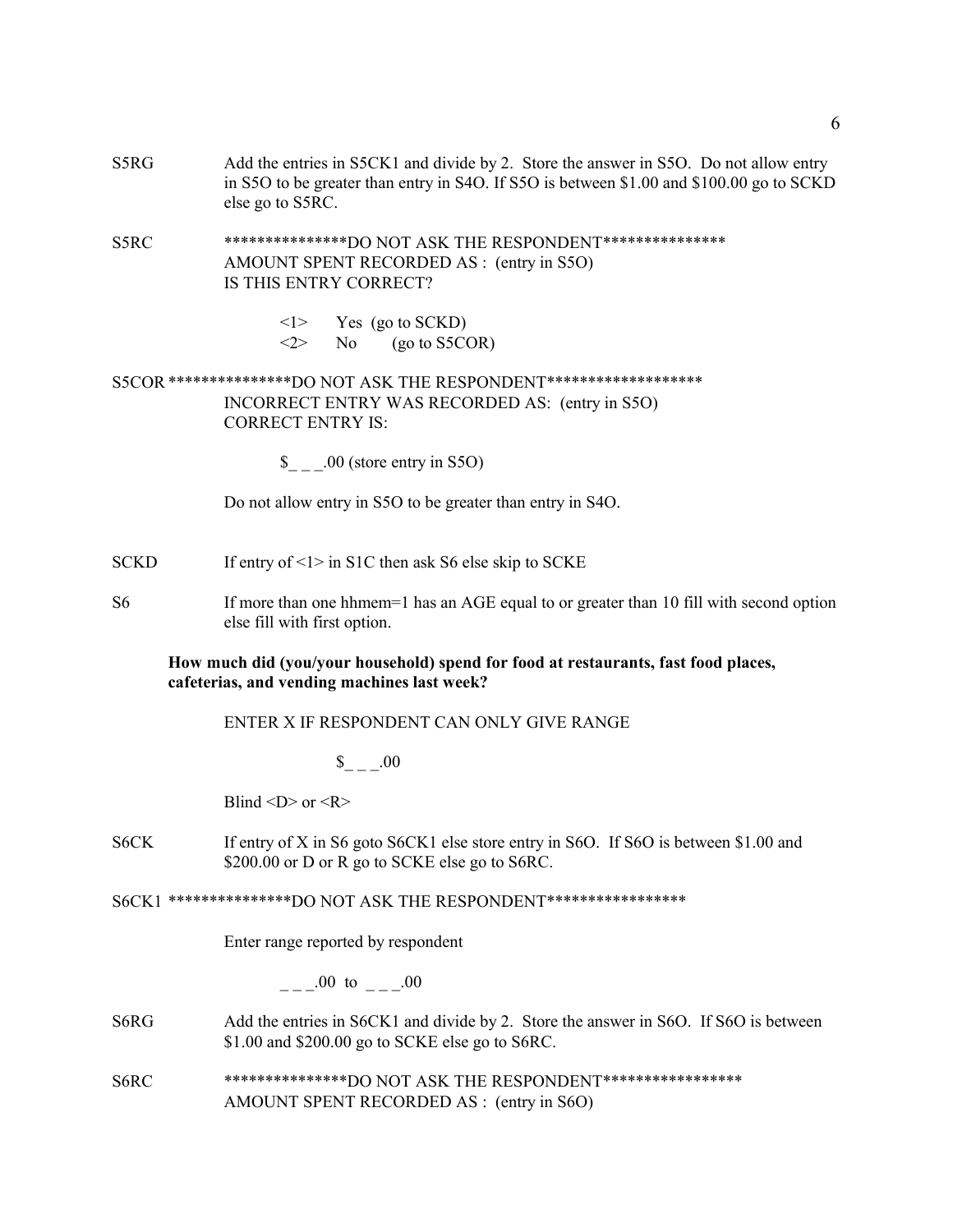<1> Yes (go to SCKE)

 $\langle 2 \rangle$  No (go to S6COR)

## S6COR \*\*\*\*\*\*\*\*\*\*\*\*\*\*DO NOT ASK THE RESPONDENT\*\*\*\*\*\*\*\*\*\*\*\*\*\*\*\*\*\*\*\* INCORRECT ENTRY WAS RECORDED AS: (entry in S6O) CORRECT ENTRY IS:

- \$ .00 (store entry in S6O)
- SCKE If entry of  $\leq 1$  in S1D then ask S7 else skip to SCKF.
- S7 If more than one hhmem=1 has an AGE equal to or greater than 10 fill with second option else fill with first option.

### **How much did (you/your household) spend for food at any other kind of place last week?**

ENTER X IF RESPONDENT CAN ONLY GIVE RANGE

 $\$\quad .00$ 

Blind  $\langle D \rangle$  or  $\langle R \rangle$ 

S7CK If entry of X in S7 goto S7CK1 else store entry in S7O. If S7O is between \$1.00 and \$150.00 or equal to D or R goto SCKF otherwise go to S7RC.

S7CK1 \*\*\*\*\*\*\*\*\*\*\*\*\*\*\*\*\*\*DO NOT READ TO RESPONDENT\*\*\*\*\*\*\*\*\*\*\*\*\*\*\*\*\*

Enter range reported by respondent

 $.00 \text{ to } .00$ 

- S7RG Add the entries in S7CK1 and divide by 2. Store the answer in S7O. If S7O is between \$1.00 and \$150.00 go to SCKF otherwise go to S7RC.
- S7RC \*\*\*\*\*\*\*\*\*\*\*\*\*DO NOT ASK THE RESPONDENT\*\*\*\*\*\*\*\*\*\*\*\*\*\*\*\*\*\*\*\*\* AMOUNT SPENT RECORDED AS: (entry in S7O) IS THIS ENTRY CORRECT?
	- $\langle$ 1> YES (go to SCKF) <2> NO (go to S7COR)

S7COR \*\*\*\*\*\*\*\*\*\*\*\*\*\*DO NOT ASK THE RESPONDENT\*\*\*\*\*\*\*\*\*\*\*\*\*\*\*\*\*\*\* INCORRECT ENTRY WAS RECORDED AS: (entry in S7O) CORRECT ENTRY IS: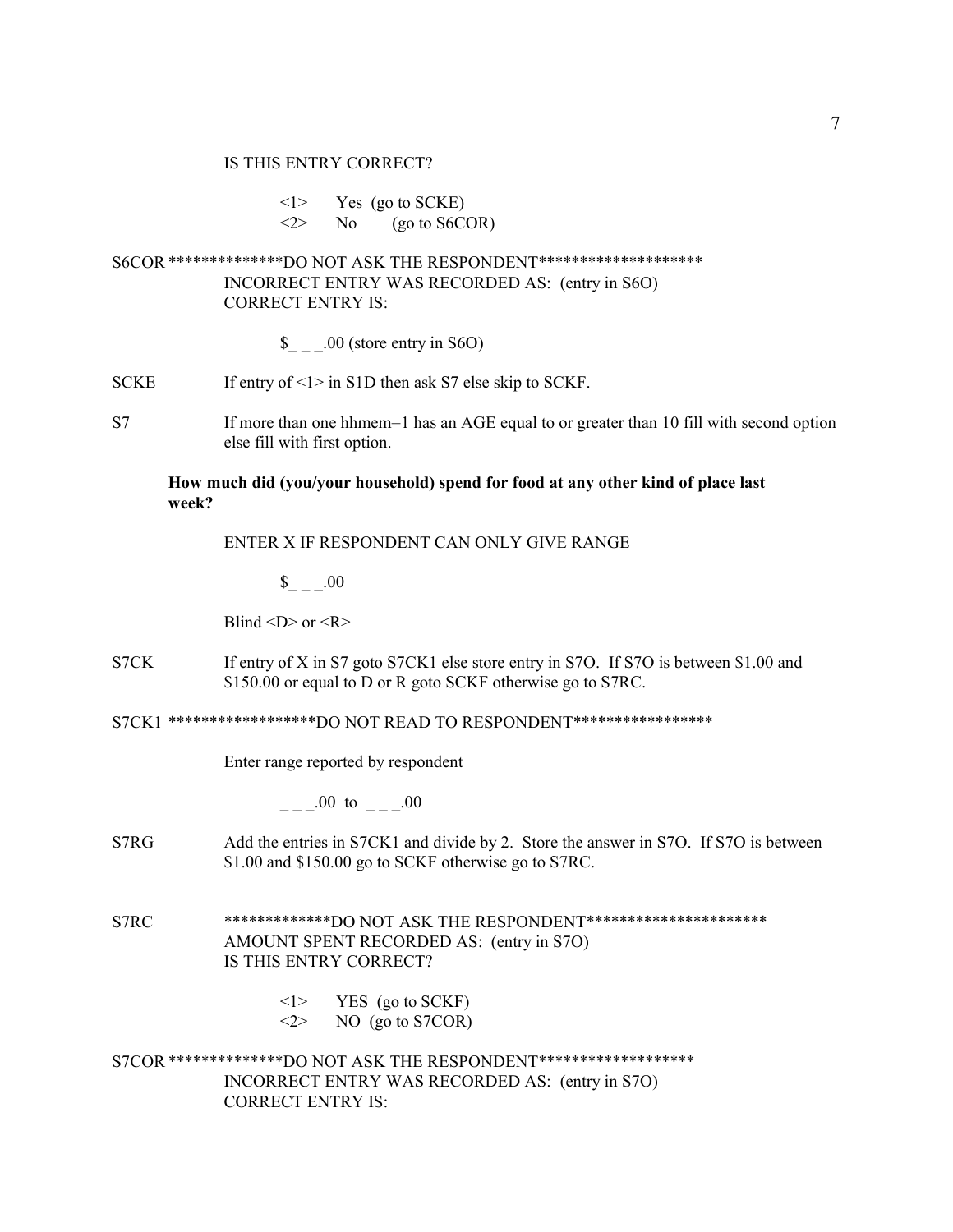- SCKF If any amounts 0 or over in S2O, S4O, S6O or S7O then add together and store in SFDAMT. If any amounts 0 or over in S3O or S5O, then add these together and store in SNFAMT. Subtract SNFAMT from SFDAMT and store the result in S8O.
- S8 If (entry of D or R in S2, S4, S6, and S7) or (S8O equals 0) or (onpath entry of  $\langle 2 \rangle$ ,  $\langle D \rangle$ , or <R> in S1A, S1B, S1C and S1D) then fill first parenthetical with first option else fill with second option.

If more than one hhmem=1 has an AGE equal to or greater than 10 fill second parenthetical with second option else fill with first.

If POOR= 2 fill last parenthetical with first option else fill with second option.

**(Let's see, it seems that (you/your household) did not buy any food last week./Let's see, (you/your household) spent about(fill with S8O) on food last week.) Now think about how much (you/your household) USUALLY (spend/spends). How much (do you/does your household) USUALLY spend on food at all the different places we've been talking about in a week? ( /Please include any purchases made with food stamps). Do not include nonfood items such as pet food, paper products, detergent**

 **or cleaning supplies.**

ENTER X IF RESPONDENT CAN ONLY GIVE A RANGE

 $\frac{\S_{-}}{\S_{-}} = -$ .00

Blind  $\langle D \rangle$  or  $\langle R \rangle$ 

S8CK If entry of X in S8 goto S8CK1 else store entry in S8OU. If S8OU is between \$1.00 and \$450.00 or equal to D or R go to S9 otherwise go to S8RC.

S8CK1 \*\*\*\*\*\*\*\*\*\*\*\*\*\*\*\*\*\*\*DO NOT READ TO RESPONDENT\*\*\*\*\*\*\*\*\*\*\*\*\*\*\*\*

Enter range reported by respondent

\$ .00 to \$ .00

S8RG Add the entries in S8CK1 and divide by 2. Store the answer in S8OU. If S8OU is between \$1.00 and \$450.00 go to S9 otherwise go to S8RC.

S8RC \*\*\*\*\*\*\*\*\*\*\*\*\*DO NOT ASK THE RESPONDENT\*\*\*\*\*\*\*\*\*\*\*\*\*\*\*\*\*\*\*\* AMOUNT SPENT RECORDED AS: (entry in S8OU) IS THIS ENTRY CORRECT?

- $\langle$ 1> Yes (go to SCK9)
- $\langle 2 \rangle$  No (go to S8COR)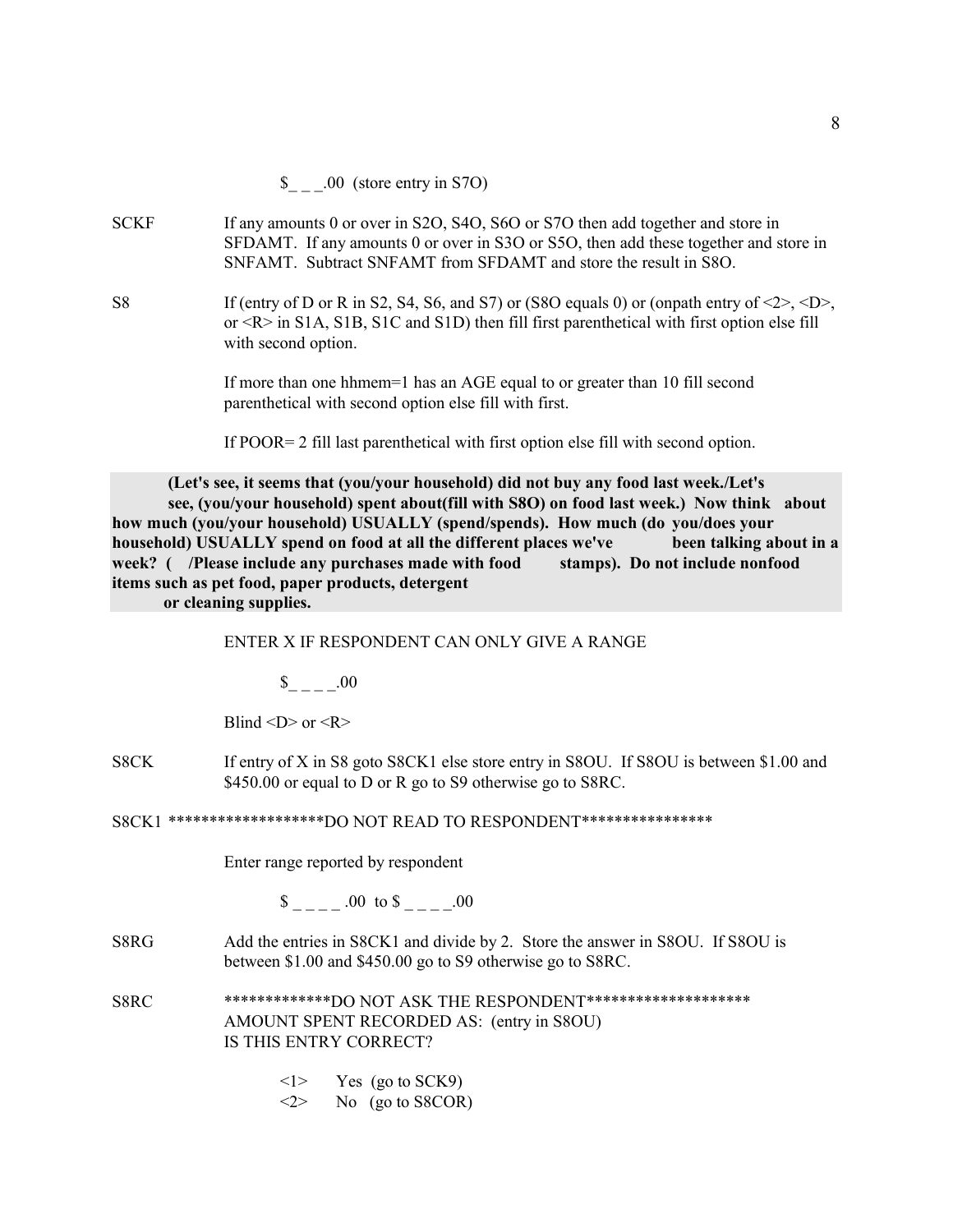S8COR \*\*\*\*\*\*\*\*\*\*\*\*\*DO NOT ASK THE RESPONDENT\*\*\*\*\*\*\*\*\*\*\*\*\*\*\*\*\*\*\*\*\*\*\*

INCORRECT ENTRY WAS RECORDED AS: (entry in S8OU) CORRECT ENTRY IS:

 $\frac{1}{2}$  =  $\frac{1}{2}$  00

S9 **People do different things when they are running out of money for food in order to make their food or their food money go further.**

**In the last 12 months, since September of last year, did you ever run short of money and try to make your food or your food money go further?**

 <1> Yes (SKIP TO SP1)  $<$ 2 > No (SKIP to SP1CK)

Blind  $\langle D \rangle$  or  $\langle R \rangle$  skip to SP1

------------------------------------------------------------- SP1CK If POOR=2 skip to SS1 else ask SP1. -------------------------------------------------------------

SP1 If numhou=1 fill with first option else fill with second.

**In the past 12 months, since September of last year, did(you/anyone in this household) get food stamp benefits that is, either food stamps or a food-stamp benefit card?**

<1> Yes (Ask SP2) <2> No (SKIP TO SP5CK)

Blind  $\langle D \rangle$  or  $\langle R \rangle$  skip to SP5CK

SP2 If numhou=1 fill with first option else fill with second.

**In what month did (you/your household) last receive food stamp benefits?**

SP2M Month

 [If Month is August or September, ask Date. Otherwise, go to SP3]

Blind <D> or < $R$  < (SKIP TO SP3)

SP2D Day  $<1-31>$ 

Blind  $\langle D \rangle$  or  $\langle R \rangle$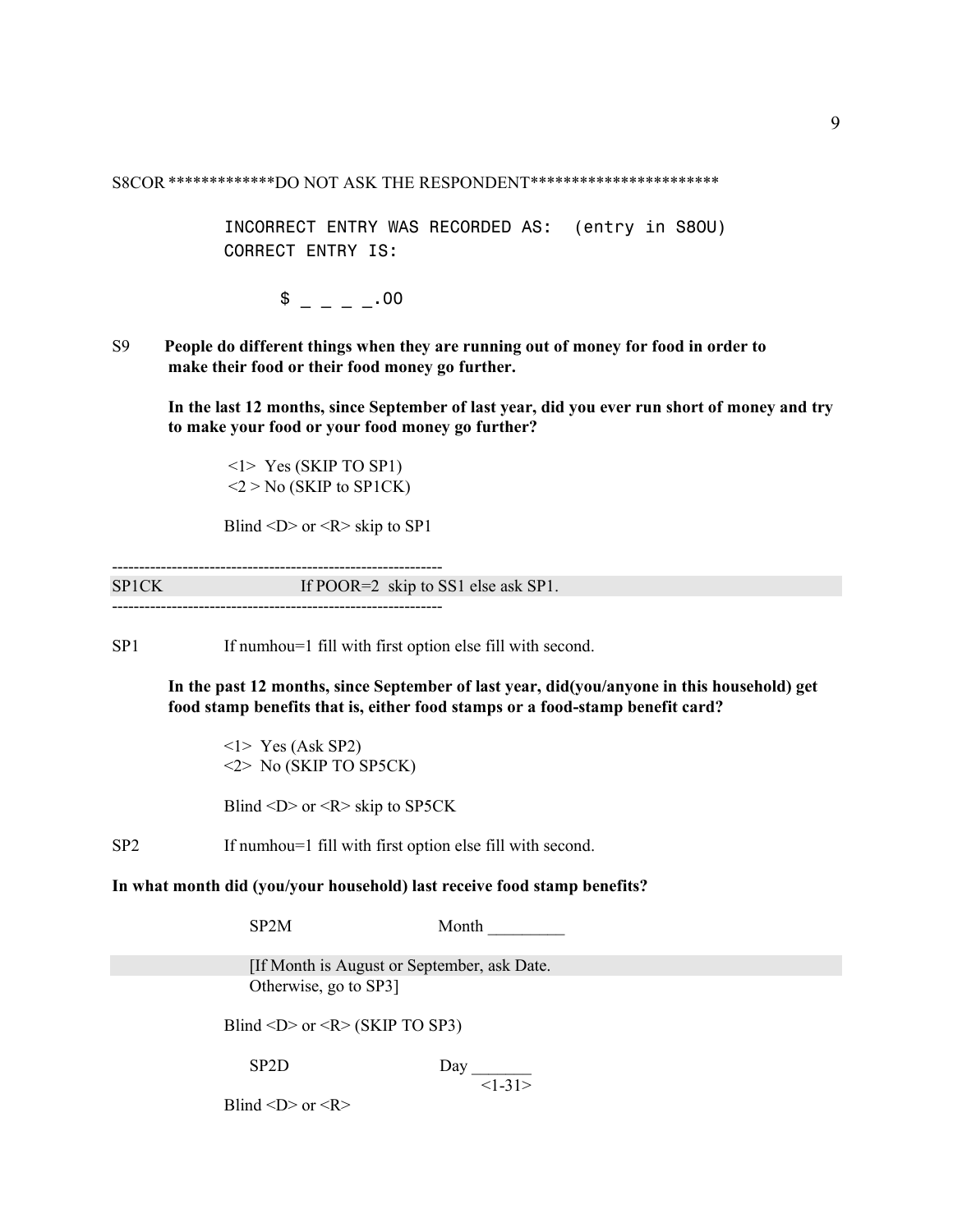SP3 If numhou=1 fill with first option else fill with second.

**How much did (you/your household) receive (in MONTH/ the last time you got food stamp benefits)?**

 $\frac{\$}{\$}$  \_ \_ \_ .00

Blind  $\langle D \rangle$  or  $\langle R \rangle$ 

------------------------------------------------------------- SP3CK Store entry in SP3O. If SP3O is between \$1.00 and \$700.00 go to SP4 otherwise go to SP3RC.

-------------------------------------------------------------

SP3RC \*\*\*\*\*\*\*\*\*\*\*\*\*DO NOT ASK THE RESPONDENT\*\*\*\*\*\*\*\*\*\*\*\*\* AMOUNT RECEIVED RECORDED AS: (entry in SP3O) IS THIS ENTRY CORRECT?

> <1> YES (go to SP4) <2> NO (go to SP3COR)

SP3COR \*\*\*\*\*\*\*\*\*\*DO NOT ASK THE RESPONDENT\*\*\*\*\*\*\*\*\*\*\*\* INCORRECT ENTRY WAS RECORDED AS: (entry in SP3O) CORRECT ENTRY IS: \$ .00 (store entry in SP3O)

**Items SP3 through SP3COR go into making the out variable SP3O. This is the amount received in food stamp benefits.**

SP4 If numhou=1 fill first, second, and fourth parenthetical with first option else fill with second.

> If valid response to MONTH, fill third parenthetical with first option, else fill with second.

**(In MONTH did (you/your household) get (your/its) food stamp benefits as/ The last time (you/your household) got food stamp benefits were they) paper food stamps or a plastic EBT benefit card?**

<1> \_\_\_\_\_ paper food stamps  $\langle 2 \rangle$  plastic EBT benefit card

Blind  $\langle D \rangle$  or  $\langle R \rangle$ 

------------------------------------------------------------- SP5CK IF HHMEM=1 and AGE is 60 years old or older of anyone in the household ask SP5 else skip to SP6CK.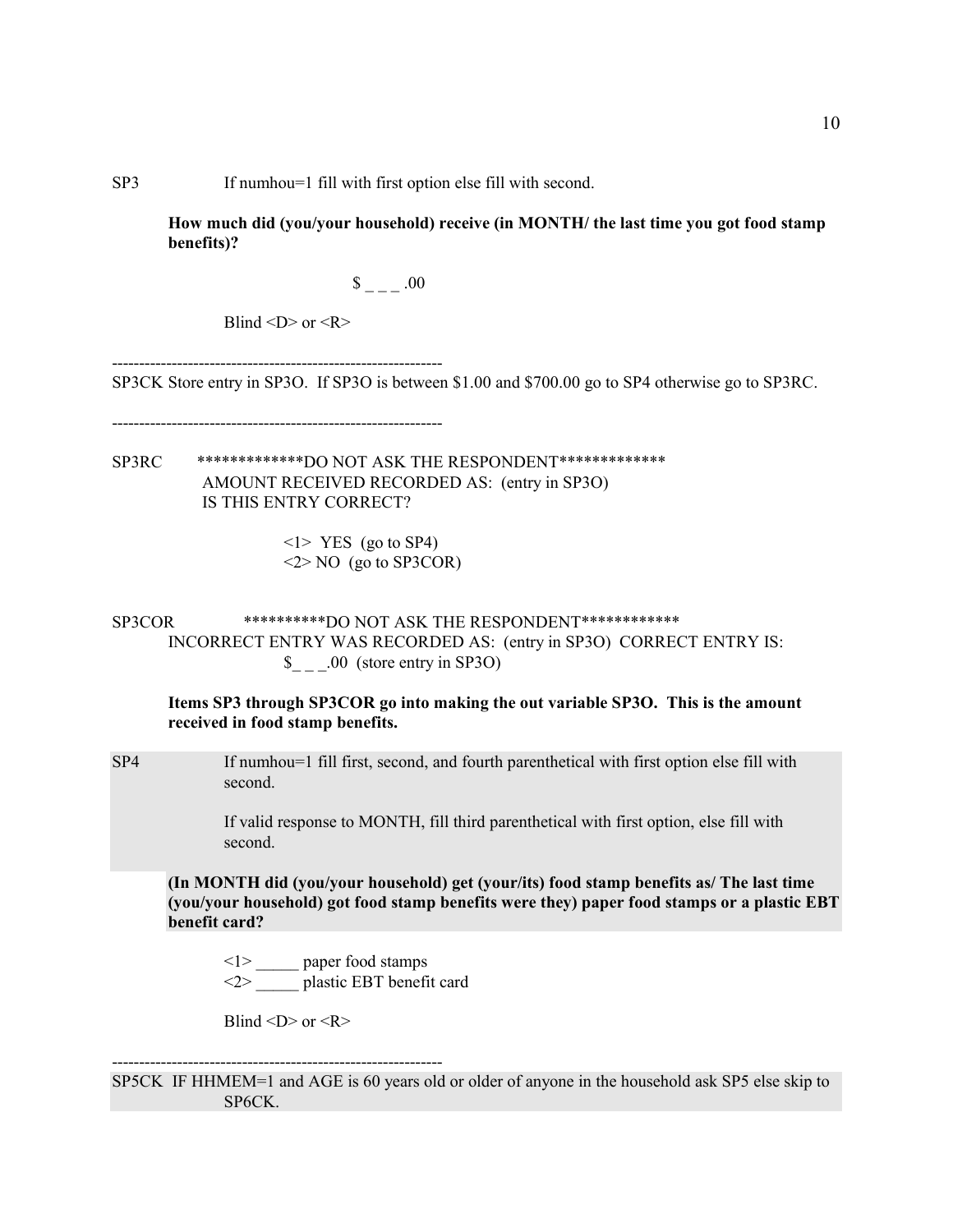| SP <sub>5</sub> | If more than one person in household fill with second option, else fill with first option.                                                                                |
|-----------------|---------------------------------------------------------------------------------------------------------------------------------------------------------------------------|
|                 | During the past 30 days, did (you/ anyone in the household) receive any meals delivered to<br>the home from community programs, "Meals on Wheels," or any other programs? |
|                 | $<$ 1> Yes<br>$<2>$ No                                                                                                                                                    |
|                 | Blind < $D$ > or < $R$ >                                                                                                                                                  |
| SP5A            | If more than one person in household fill with second option, else fill with first<br>option.                                                                             |
|                 | During the past 30 days, did (you/anyone in the household) go to a community<br>program or senior center to eat prepared meals?                                           |
|                 | $<$ l>Yes<br>$<2>$ No                                                                                                                                                     |
|                 | Blind $\langle D \rangle$ or $\langle R \rangle$                                                                                                                          |
|                 |                                                                                                                                                                           |
|                 | SP6CK If HHMEM=1 and AGE is 5 THROUGH 18 for anyone in the household ask SP6 else skip to<br>SP7ACK.                                                                      |
| SP6             | ------------------------------------<br>If only 1 child between 5 and 18 years old fill with "your child" else fill with second<br>option.                                |
|                 | During the past 30 days, did (your child/ any children in the household between 5 and 18<br>years old) receive free or reduced-cost lunches at school?                    |
|                 | $<1>$ Yes<br>$\langle 2 \rangle$ No (SKIP TO SP7ACK)                                                                                                                      |
|                 | Blind <d> or <r> SKIP TO SP7ACK</r></d>                                                                                                                                   |
| SP7             | If only 1 child between 5 and 18 years old fill with "your child" else fill with second<br>option.                                                                        |
|                 | During the past 30 days, did (your child/any children in the household) receive free or<br>reduced-cost breakfasts at school?                                             |
|                 | $\langle$ 1> Yes<br>$<2>$ No                                                                                                                                              |

Blind  $\langle D \rangle$  or  $\langle R \rangle$ 

11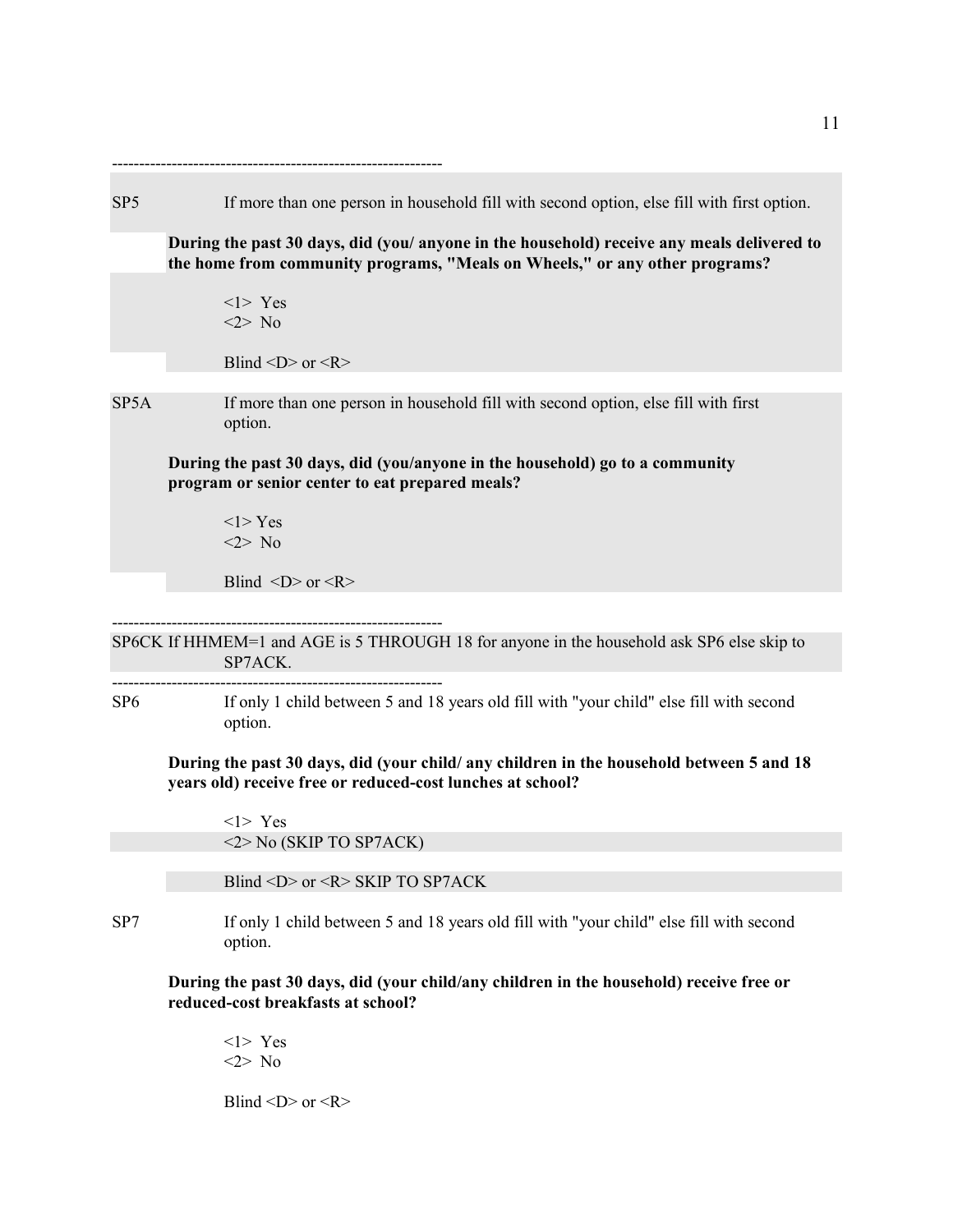----------------------------------------------------------- SP7ACK If HHMEM=1 and AGE is less than 13 for anyone in the household ask SP7A else skip to SP8CK. -----------------------------------------------------------

SP7A If only 1 child under age 13 fill with first option else fill with second option

 **During the past 30 days, did (your child/any children in the household) receive free or reduced-cost food at a day-care or Head Start program?**

**<**1> Yes  $\langle 2 \rangle$  No Blind  $\langle D \rangle$  or  $\langle R \rangle$ 

-------------------------------------------------------------

SP8CK If  $[(SEX=2 \text{ and } AGE = 15-45) \text{ OR } (AGE<5)]$  and HHMEM=1 for anyone in the household then ask SP8 else skip to SS1.

-------------------------------------------------------------

SP8 If  $[(SEX=2 \text{ and } AGE=15-45) \text{ and } (AGE<5)]$  then fill second option else if  $SEX=2$  and AGE=15-45) and (no AGE<5) then fill first option else fill third option.

**During the past 30 days, did any (women/women or children/children) in this household get food through the WIC program?**

 <1> Yes  $\langle 2 \rangle$  No (SKIP TO SS1)

Blind <D> or <R> (SKIP TO SS1)

SP9 If (SEX=2 and AGE=15-45) and (AGE<5) then fill second option else if (SEX=2 and AGE=15-45) and (no AGE<5) then fill first option else fill third option.

**How many (women/women or children/children) in the household got WIC foods?**

Number  $\blacksquare$ 

Blind  $\langle D \rangle$  or  $\langle R \rangle$ 

-------------------------------------------------------------

#### II. FOOD SUFFICIENCY

**These next questions are about the food eaten in your household in the last 12 months, since September of last year, and whether you were able to afford the food you need.**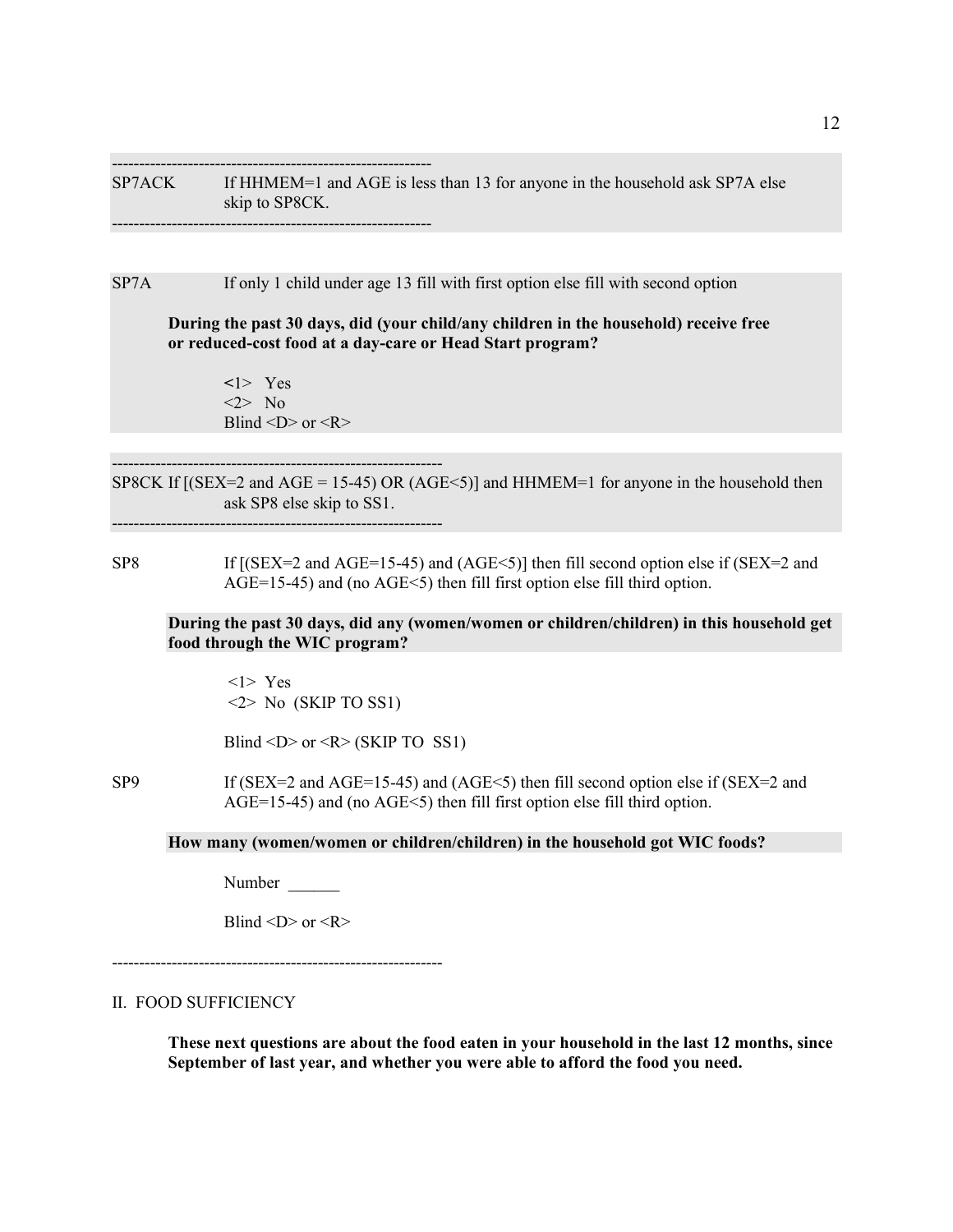| SS <sub>1</sub>   | Which of these statements best describes the food eaten in your household--enough of the<br>kinds of food we want to eat, enough but not always the kinds of food we want to eat,<br>sometimes not enough to eat, or often not enough to eat?                                               |                                      |
|-------------------|---------------------------------------------------------------------------------------------------------------------------------------------------------------------------------------------------------------------------------------------------------------------------------------------|--------------------------------------|
|                   | <1><br>Enough of the kinds of food we want to eat (SKIP TO SX1CK)<br><2><br>Enough but not always the kinds of food we want to eat (SKIP TO SS1B)<br><3><br>Sometimes not enough to eat (SKIP TO SS1C)<br>4><br>Often not enough to eat (SKIP TO SS1C)                                      |                                      |
|                   | Blind <d> or <r> (SKIP TO SX1CK)</r></d>                                                                                                                                                                                                                                                    |                                      |
| SS <sub>1</sub> B | Here are some reasons why people don't always have the kinds of food they want.<br>For each one, please tell me if that is a reason why YOU don't always have the kinds<br>of food you want to eat.                                                                                         |                                      |
|                   | READ LIST. MARK ALL THAT APPLY.<br><b>YES</b><br>Not enough money for food<br>$\Box$<br>Kinds of food we want not available<br>$\prod$<br>$\Box$<br>Not enough time for shopping or cooking []<br>Too hard to get to the store<br>$\Box$<br>$\Box$<br>On a special diet<br>$\Box$<br>$\Box$ | N <sub>O</sub><br>$\prod$<br>$\prod$ |
|                   | Blind <d> or &lt;<math>R</math>&gt; for each category<br/>All responses go to SX1CK</d>                                                                                                                                                                                                     |                                      |
| SS1C              | Here are some reasons why people don't always have enough to eat. For each one,<br>please tell me if that is a reason why YOU might not always have enough to eat.                                                                                                                          |                                      |
|                   | READ LIST. MARK ALL THAT APPLY.<br><b>YES</b><br>Not enough money for food<br>[ ]<br>$[$<br>Not enough time for shopping or cooking<br>- []                                                                                                                                                 | N <sub>O</sub><br>$\Box$             |
|                   | Too hard to get to the store<br>$\Box$<br>$\Box$<br>On a diet<br>No working stove available<br>$\Box$<br>$\prod$<br>Not able to cook or eat<br>because of health problems<br>$\Box$<br>$[ \ ]$                                                                                              | [ ]                                  |
|                   | Blind $\langle D \rangle$ or $\langle R \rangle$ for each category<br>All responses go to SX1CK                                                                                                                                                                                             |                                      |
|                   | SX1CK If POOR=2 and (SS1=<1>or <r>) and S9=&lt;2&gt; or <r>, then skip to S10 else continue to SS2CK.</r></r>                                                                                                                                                                               |                                      |
|                   |                                                                                                                                                                                                                                                                                             |                                      |

SS2CK If MISCK=8 then skip to SS2A else continue to SS2.

------------------------------------------------------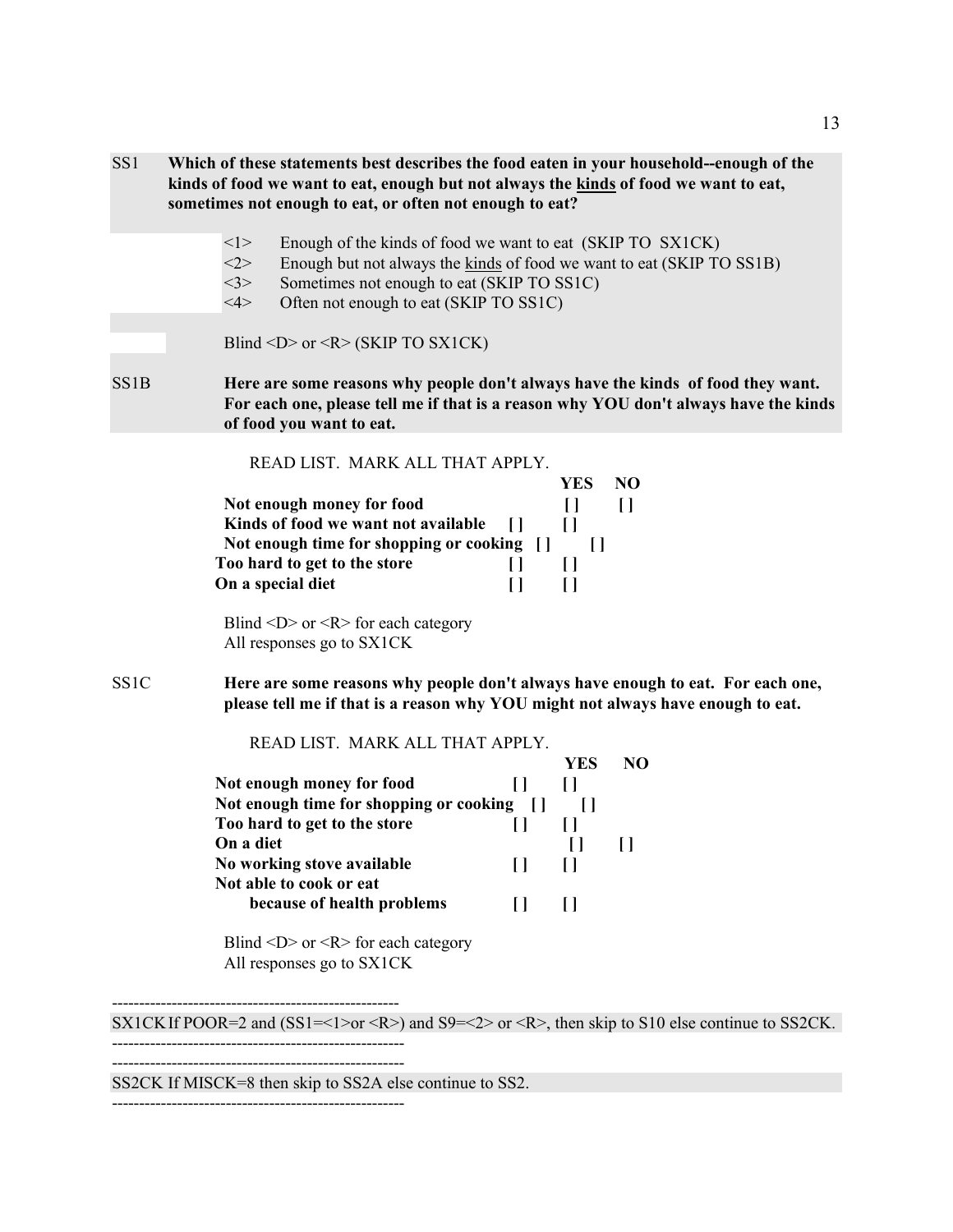SS2 If only 1 HHMEM=1 and (AGE>=18 or PURRP<=3) in household then fill first option in parenthetical else fill second option.

 **Now I'm going to read you several statements that people have made about their food situation. For these statements, please tell me whether the statement was OFTEN true, SOMETIMES true, or NEVER true for (you/your household) in the last 12 months.**

**The first statement is "(I/We) worried whether (my/our) food would run out before (I/we) got money to buy more." Was that OFTEN true, SOMETIMES true, or NEVER true for (you/your household) in the last 12 months?**

<1> Often true <2> Sometimes true <3> Never true

Blind  $\langle D \rangle$  or  $\langle R \rangle$ All responses go to SS3

SS2A If only 1 HHMEM=1 and  $(AGE = 18$  or PURRP  $\leq 3$ ) in household then fill first option in parenthetical else fill second option.

**In the past 12 months, did(you/you or anyone else in your household) worry that there would not be enough to eat because of the lack of money?**

<1> Yes <2> No

Blind  $\langle D \rangle$  or  $\langle R \rangle$ All responses go to SS3A

- SS3 **"The food that (I/we) bought just didn't last, and (I/we) didn't have money to get more." Was that OFTEN, SOMETIMES or NEVER true for you in the last 12 months?**
	- <1> Often true <2> Sometimes true <3> Never true

Blind  $\langle D \rangle$  or  $\langle R \rangle$ All responses go to SS4

SS3A **In the past 12 months, did(you/you or anyone else in your household) not have enough food to eat because of lack of money?**

> <1> Yes <2> No

Blind  $\langle D \rangle$  or  $\langle R \rangle$ All responses go to SS4A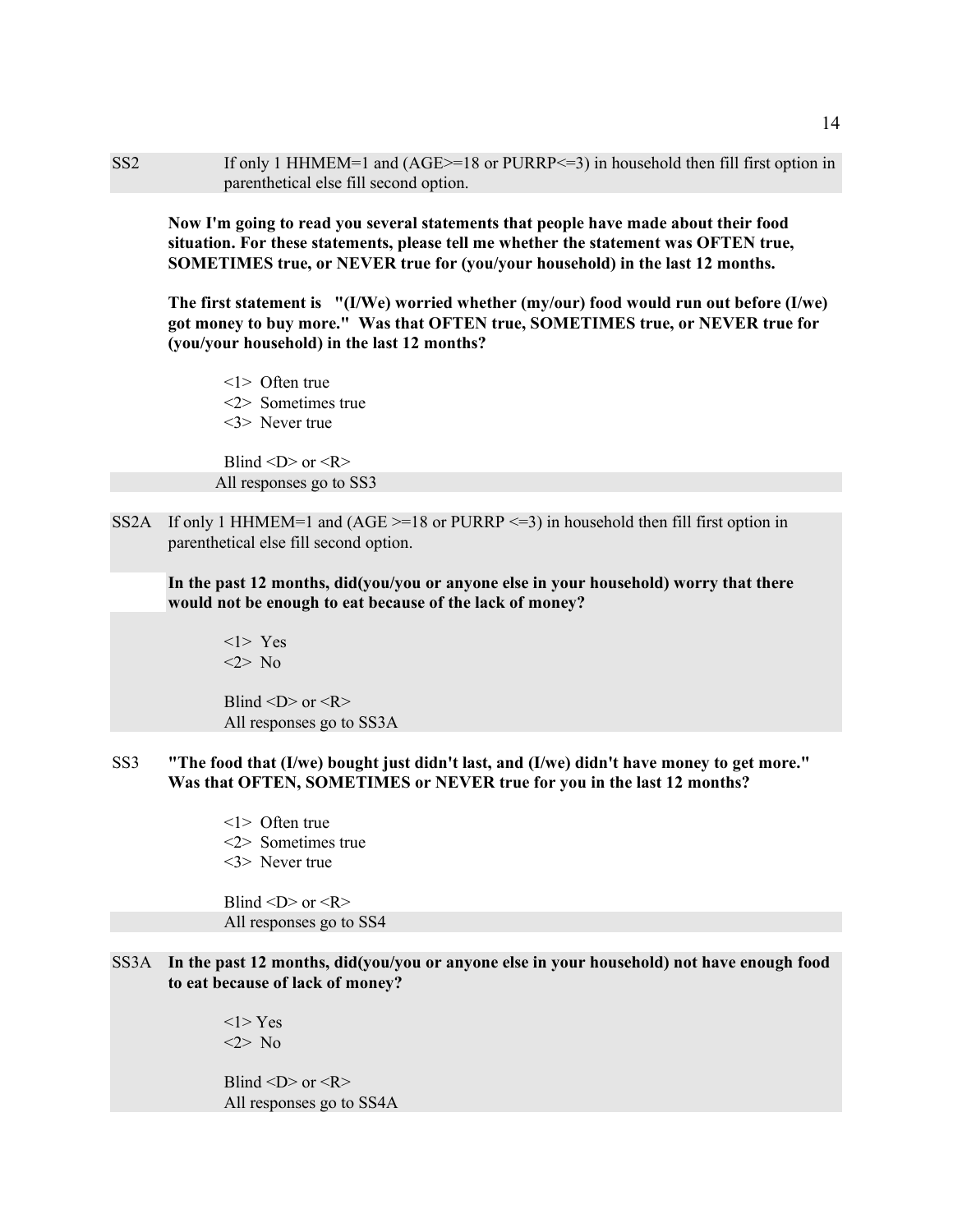- SS4 **"(I/we) couldn't afford to eat balanced meals." Was that often, sometimes or never true for you in the last 12 months?**
	- <1> Often true
	- <2> Sometimes true
	- <3> Never true

Blind  $\langle D \rangle$  or  $\langle R \rangle$ All responses go to SS5CK

SS4A **In the past 12 months, did (you/you or anyone else in your household) not eat the quality or variety of foods that you wanted to eat because of lack of money?**

> <1> Yes <2> No

Blind  $\langle D \rangle$  or  $\langle R \rangle$ All responses go to SS5CK.

SS5CK If any HHMEM=1 and AGE<=17 and PURRP>=4 in household go to SS5CK2 else skip to SX2CK

-------------------------------------------------------------

-------------------------------------------------------------

SS5CK2 If MISCK=8 then read following, else skip to SS5.

-------------------------------------------------------------

**Now I'm going to read you several statements that people have made about their food situation. For these statements, please tell me whether the statement was OFTEN true, SOMETIME true, or NEVER true for (you/your household) in the last 12 months. The first statement is:**

SS5 If only 1 HHMEM=1 and (AGE>=18 or PURRP<=3) in household fill first, second, and fourth parenthetical with first option else fill with second option.

> If only one person with  $\text{AGE} \leq 17$  and PURR $\geq 4$  then fill third parenthetical with first option else fill with second option.

**"(I/we) relied on only a few kinds of low-cost food to feed ((my/our) child/the children) because (I was/we were) running out of money to buy food. Was that often, sometimes or never true for you in the last 12 months?**

- <1> Often true
- <2> Sometimes true
- <3> Never true

Blind  $\langle D \rangle$  or  $\langle R \rangle$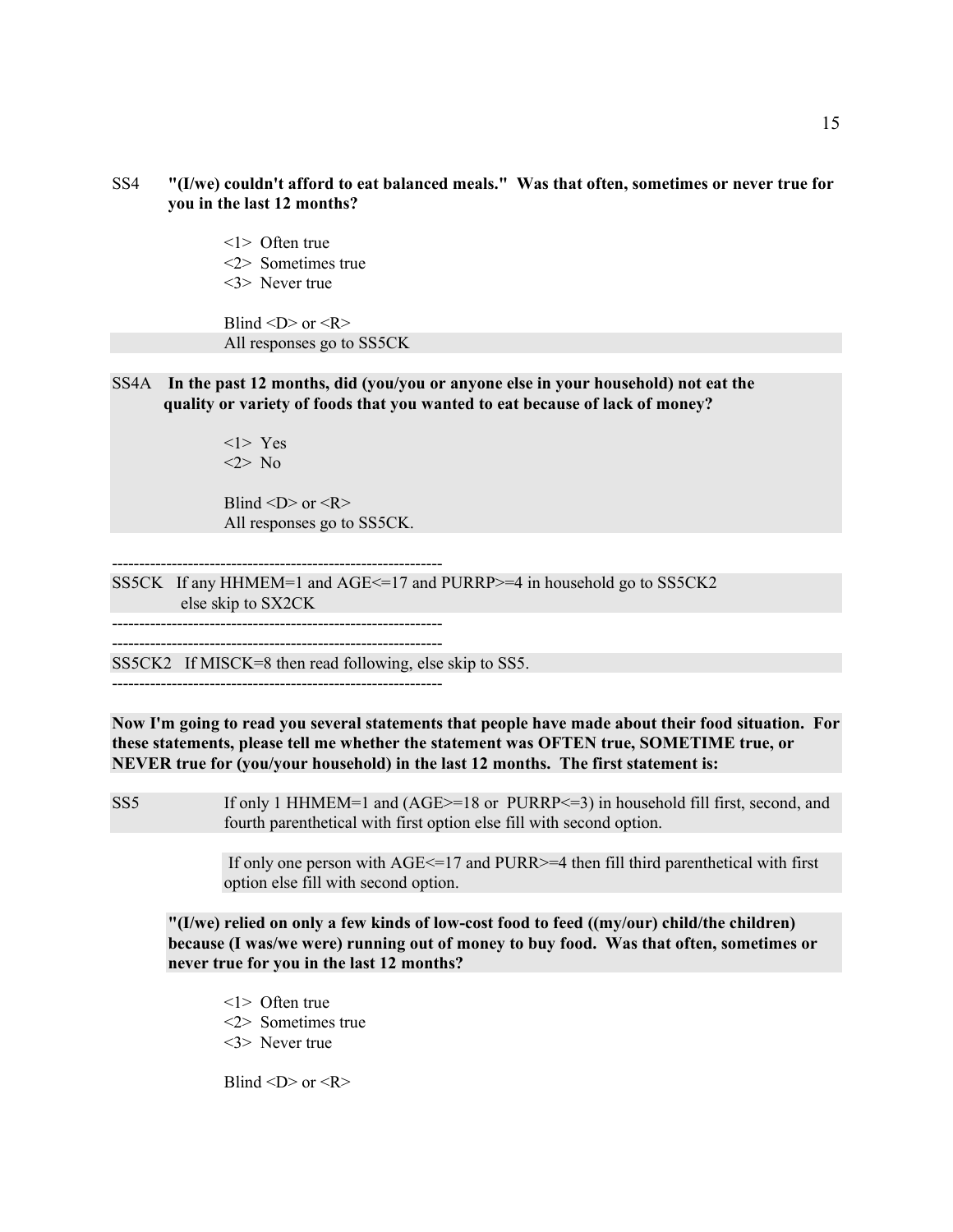SS6 If only 1 HHMEM=1 and (AGE>=18 or PURRP<=3) in household fill first, second and fourth parenthetical with first option else fill with second option.

> If only one person with AGE<=17 and PURRP>=4 then fill third parenthetical with first option else fill with second option.

**"(I/we) couldn't feed ((my/our) child/the children) a balanced meal, because (I/we) couldn't afford that." Was that often, sometimes, or never true for you in the last 12 months?**

<1> Often true <2> Sometimes true <3> Never true

Blind  $\langle D \rangle$  or  $\langle R \rangle$ 

------------------------------------------------------------ SX2CK If  $SS1 = 3$  or  $4 > OR$   $SS2 = 1 > 0r$   $SS2A = 1 > OR$   $SS3 = 1 > 0r$  $\langle 2 \rangle$  OR SS3A =  $\langle 1 \rangle$  OR SS4 =  $\langle 1 \rangle$  or  $\langle 2 \rangle$  OR SS4A =  $\langle 1 \rangle$  OR SS5 =  $\langle 1 \rangle$  or  $\langle 2 \rangle$  OR SS6 = < 1 > or  $\langle 2 \rangle$  then continue to SH1CK2 else skip to SC1.

------------------------------------------------------------ ------------------------------------------------------------

| SH1CK2 | If any HHMEM=1 and AGE $\le$ =17 and PURRP $\ge$ =4 in household, ask SH1 else |
|--------|--------------------------------------------------------------------------------|
|        | skip to SH2.                                                                   |
|        |                                                                                |

SH1 If only 1 HHMEM=1 and (AGE>=18 or PURRP<=3) in household fill first and third parenthetical with first option else fill with second option.

> If only one person with  $\text{AGE} \leq 17$  and PURRP $\geq 4$  then fill second parenthetical with first option else fill with second option.

**"((My/Our) child was/The children were) not eating enough because (I/we) just couldn't afford enough food." Was that often, sometimes or never true for you in the last 12 months?**

<1> Often true <2> Sometimes true <3> Never true

Blind  $\langle D \rangle$  or  $\langle R \rangle$ All responses go to SH2

SH2 If only 1 HHMEM=1 and (AGE>=18 or PURRP<=3) in household fill parenthetical with first option else fill with second option.

**In the last 12 months, did (you/ you or other adults in your household) ever cut the size of your meals or skip meals because there wasn't enough money for food?**

16

<1> Yes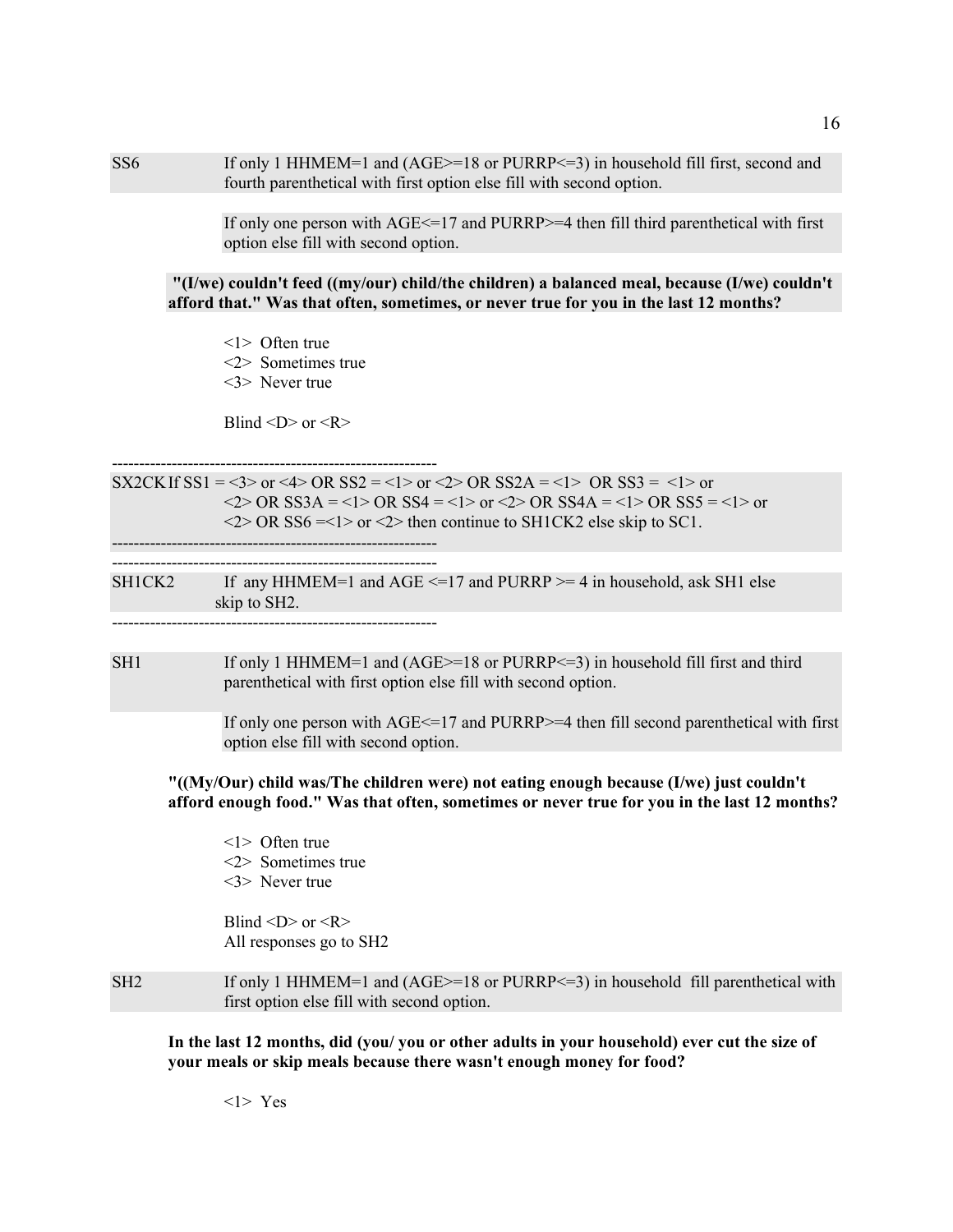$\langle 2 \rangle$  No (SKIP TO SH3)

Blind <D> or <R> SKIP TO SH3

### SHF2 **How often did this happen--almost every month, some months but not every month, or in only 1 or 2 months?**

- <1> Almost every month
- <2> Some months but not every month
- $\langle 3 \rangle$  Only 1 or 2 months

Blind <D> or <R> SKIP TO SHM2

### SHF2ACK If MISCK=8 ask SHF2A, else skip to SHM2

SHF2A **In months when you cut the size of you meals or skipped meals how many days did this usually happen?**

> number of days  $<1 - 30$

Blind  $\langle D \rangle$  or  $\langle R \rangle$ All responses go to SH3

SHM2 If only 1 HHMEM=1 and (AGE>=18 or PURRP<=3) in household fill parenthetical with first option else fill with second option.

**Now think about the last 30 days. During that time did (you/ you or other adults in your household) ever cut the size of your meals or skip meals because there wasn't enough money for food?**

<1> Yes  $\langle 2 \rangle$  No (SKIP TO SH3)

Blind  $\langle D \rangle$  or  $\langle R \rangle$  SKIP TO SH3

SHMF2 **How many days did this happen in the last 30 days?**

number of days  $<1-30>$ 

Blind  $\langle D \rangle$  or  $\langle R \rangle$ 

SH3 **In the last 12 months, did you ever eat less than you felt you should because there wasn't enough money for food?**

<1> Yes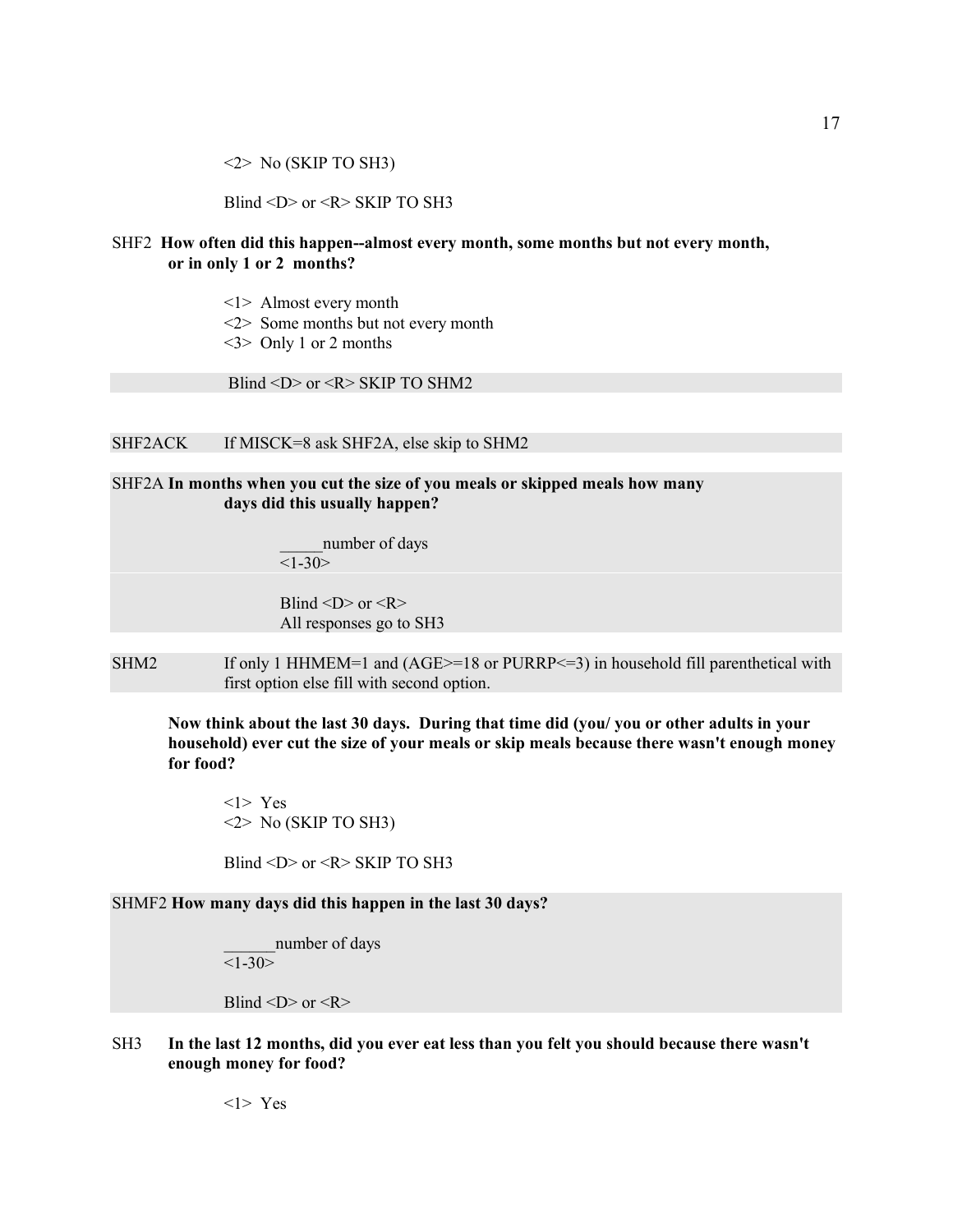<2> No (SKIP TO SH4)

Blind <D> or <R> SKIP TO SH4

### SHF3 **How often did this happen--almost every month, some months but not every month, or in only 1 or 2 months?**

- <1> Almost every month
- <2> Some months but not every month
- <3> Only 1 or 2 months

Blind <D> or <R> SKIP TO SHM3

---------------------------------

SHF3ACK If MISCK=8 ask SHF3A else skip to SHM3

---------------------------------

### SHF3A **In months when you ate less than you felt you should, how many days did this usually happen?**

number of days  $<1-30>$ 

Blind  $\langle D \rangle$  or  $\langle R \rangle$ All responses go to SH4

#### SHM3 **Did this happen in the last 30 days?**

<1> Yes <2> No (SKIP TO SH4)

Blind <D> or <R> SKIP TO SH4

### SHMF3**In the last 30 days, how many days did you eat less than you felt you should because there wasn't enough money to buy food?**

 \_\_\_\_\_\_ number of days  $\overline{1-30}$ 

Blind  $\langle D \rangle$  or  $\langle R \rangle$ 

SH4 **In the last 12 months, since September of last year, were you ever hungry but didn't eat because you couldn't afford enough food?**

> <1> Yes  $\langle 2 \rangle$  No (SKIP TO SH5)

Blind <D> or <R> SKIP TO SH5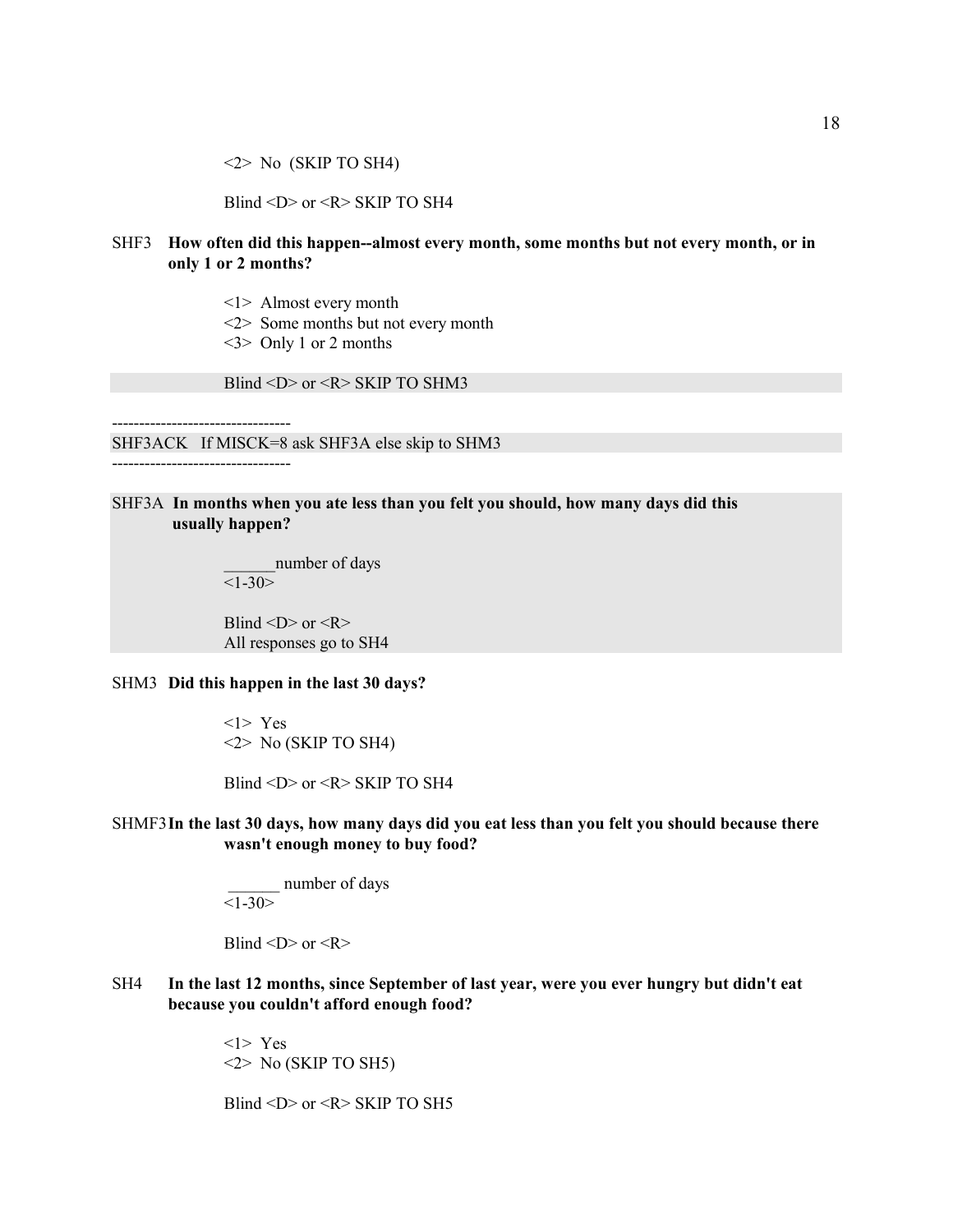### SHF4 **How often did this happen--almost every month, some months but not every month, or in only 1 or 2 months?**

<1> Almost every month

- <2> Some months but not every month
- <3> Only 1 or 2 months

Blind <D> or <R> SKIP TO SHM4

------------------------------------------ SHF4ACK If MISCK= 8 ask SHF4A else skip to SHM4 ------------------------------------------

### SHF4A **In months when you were hungry because you couldn't afford enough food, how many days did this usually happen?**

number of days  $\overline{\langle 1-30\rangle}$ 

Blind  $\langle D \rangle$  or  $\langle R \rangle$ All responses go to SH5

#### SHM4 **Did this happen in the last 30 days?**

 $<1>Yes$ <2> No (SKIP TO SH5)

Blind  $\langle D \rangle$  or  $\langle R \rangle$  SKIP TO SH5

### SHMF4**In the last 30 days, how many days were you hungry but didn't eat because you couldn't afford enough food?**

number of days  $<1-30>$ 

Blind  $\langle D \rangle$  or  $\langle R \rangle$ 

## SH5 **In the last 12 months, did you lose weight because you didn't have enough money for food?**

<1> Yes <2> No (SKIP TO SX3CK)

Blind <D> or <R> SKIP TO SX3CK

#### SHM5 **Did this happen in the last 30 days?**

 $<$ 1>Yes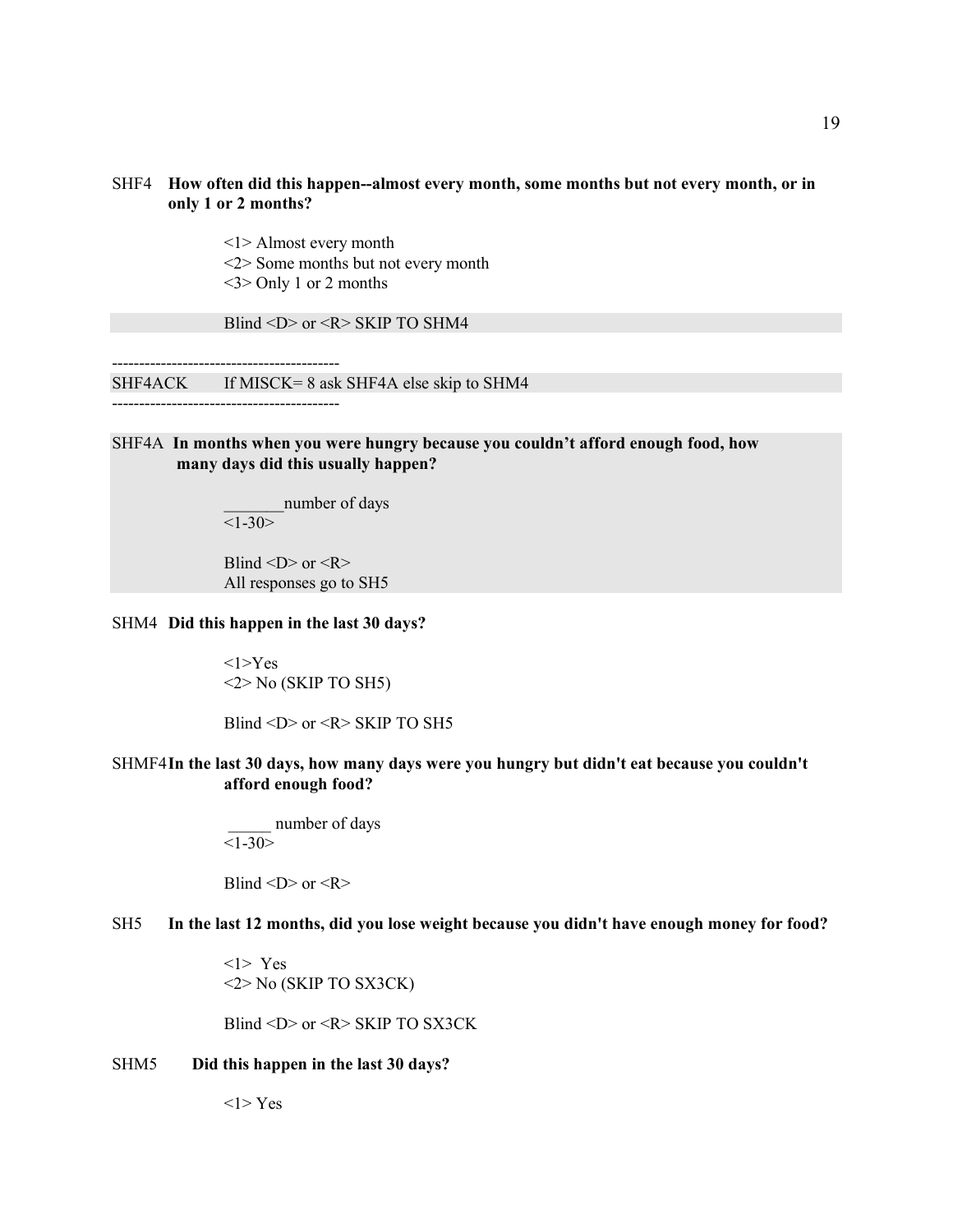<2> No

Blind  $\langle D \rangle$  or  $\langle R \rangle$ 

-----------------------------------------------------------------

SX3CKIf SH1=<1> or <2> OR SH2=<1> OR SH3=<1> OR SH4=<1> OR SH5=<1> then continue to SSH1 else skip to SC1

-----------------------------------------------------------------

SSH1 If only 1 HHMEM=1 and  $(AGE>=18$  or PURRP $\leq=3$ ) in household fill parenthetical with first option else fill with second option.

**In the last 12 months, since last September, did (you/ you or other adults in your household) ever not eat for a whole day because there wasn't enough money for food?**

<1> Yes <2> No (SKIP TO SSH2CK)

Blind <D> or <R> SKIP TO SSH2CK

### SSHF1 **How often did this happen--almost every month, some months but not every month, or in only 1 or 2 months?**

- <1> Almost every month
- <2> Some months but not every month
- <3> Only 1 or 2 months

-------------------------------------------

Blind <D> or <R> SKIP TO SSHM1

SSHF1ACK If MISCK =  $8$  ask SSHF1A else skip to SSHM1 -------------------------------------------

SSHF1A **In months when you did not eat for a whole day, how many days did this usually happen?**

> number of days  $<1-30>$

Blind  $\langle D \rangle$  or  $\langle R \rangle$ All responses go to SSH2CK

SSHM1 If only 1 HHMEM=1 and  $(AGE>=18$  or PURRP $\leq=3$ ) in household fill with first option else fill with second option.

**Now think about the last 30 days. During that time did (you/ you or other adults in your household) ever not eat for a whole day because there wasn't enough money for food?**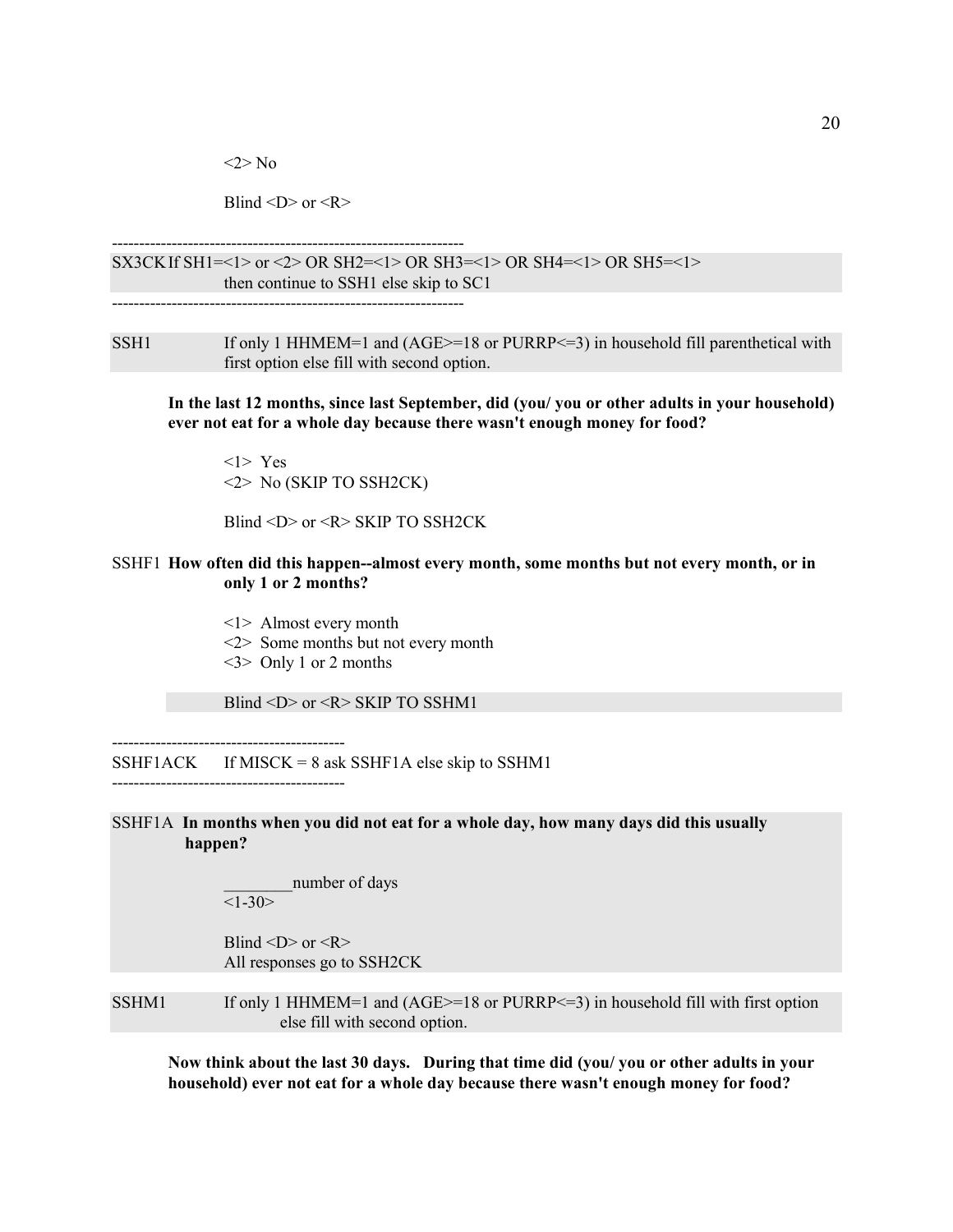<1> Yes <2> No (SKIP TO SSH2CK)

Blind <D> or <R> SKIP TO SSH2CK

#### SSHMF1 **How many times did this happen in the last 30 days?**

\_\_\_\_\_\_ times  $<1 - 30$ 

Blind  $\langle D \rangle$  or  $\langle R \rangle$ All responses go to SSH2CK

-------------------------------------------------- SSH2CK If HHMEM=1 and AGE <= 17 and PURRPP>=4 of anyone in the household go to SSH2 else skip to SC1. --------------------------------------------------

SSH2 If only one person with AGE  $\le$  =17 and PURRP $>$  =4 then fill with first option else fill with second option.

**The next questions are about (your child/ children living in the household who are under 18 years old).**

**In the last 12 months, since September of last year, did you ever cut the size of (your child's/ any of the children's) meals because there wasn't enough money for food?**

<1> Yes <2> No (SKIP TO SSH3)

Blind <D> or <R> SKIP TO SSH3

#### SSHF2 **How often did this happen - almost every month, some months but not every month, or in only 1 or 2 months?**

- <1> Almost every month
- <2> Some months but not every month
- <3> Only 1 or 2 months

------------------------------------------

------------------------------------------

Blind <D> or <R> SKIP TO SSHM2

 $SSH2ACK$  If MISCK = 8 ask SSHF2A else skip to SSHM2

### SSHF2A **In months when you cut the size of (your child's/the children's) meals, how many days did this usually happen?**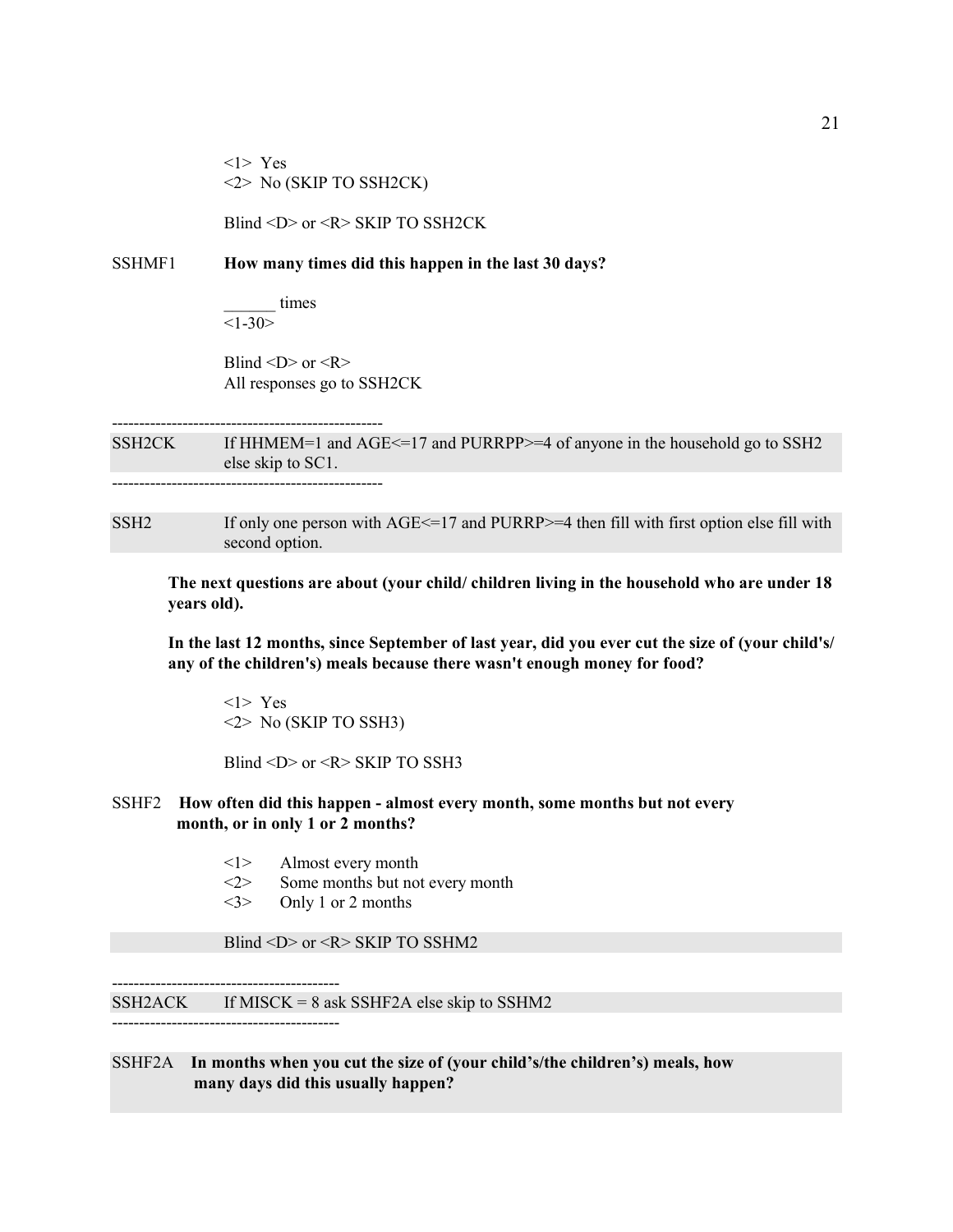number of days  $<1 - 30$ 

Blind  $\langle D \rangle$  or  $\langle R \rangle$ All responses go to SSH3

#### SSHM2**Did this happen in the last 30 days?**

<1> Yes <2> No (SKIP TO SSH3)

Blind <D> or <R> SKIP TO SSH3

SSHMF2 If only one person with  $\text{AGE} \leq 17$  and PURRP $\geq 4$  then fill with first option else fill with second option.

**In the last 30 days, how many days did you cut the size of (your child's/the children's) meals because there wasn't enough money for food?**

\_\_\_\_\_\_ days  $\overline{\langle 1-30\rangle}$ 

Blind  $\langle D \rangle$  or  $\langle R \rangle$ All responses go to SSH3

SSH3 If only one person with AGE<=17 and PURRP>=4 then fill with first option else fill with second option.

**In the last 12 months, (was your child/were the children) ever hungry but you just couldn't afford more food?**

<1> Yes <2> No (SKIP TO SSH4)

Blind <D> or <R> SKIP TO SSH4

#### SSHM3**Did this happen in the last 30 days?**

<1> Yes <2> No (SKIP TO SSH4)

Blind <D> or <R> SKIP TO SSH4

SSHMF3 If only one person with  $\text{AGE} \leq 17$  and PURRP $\geq 4$ then fill with first option else fill with second option.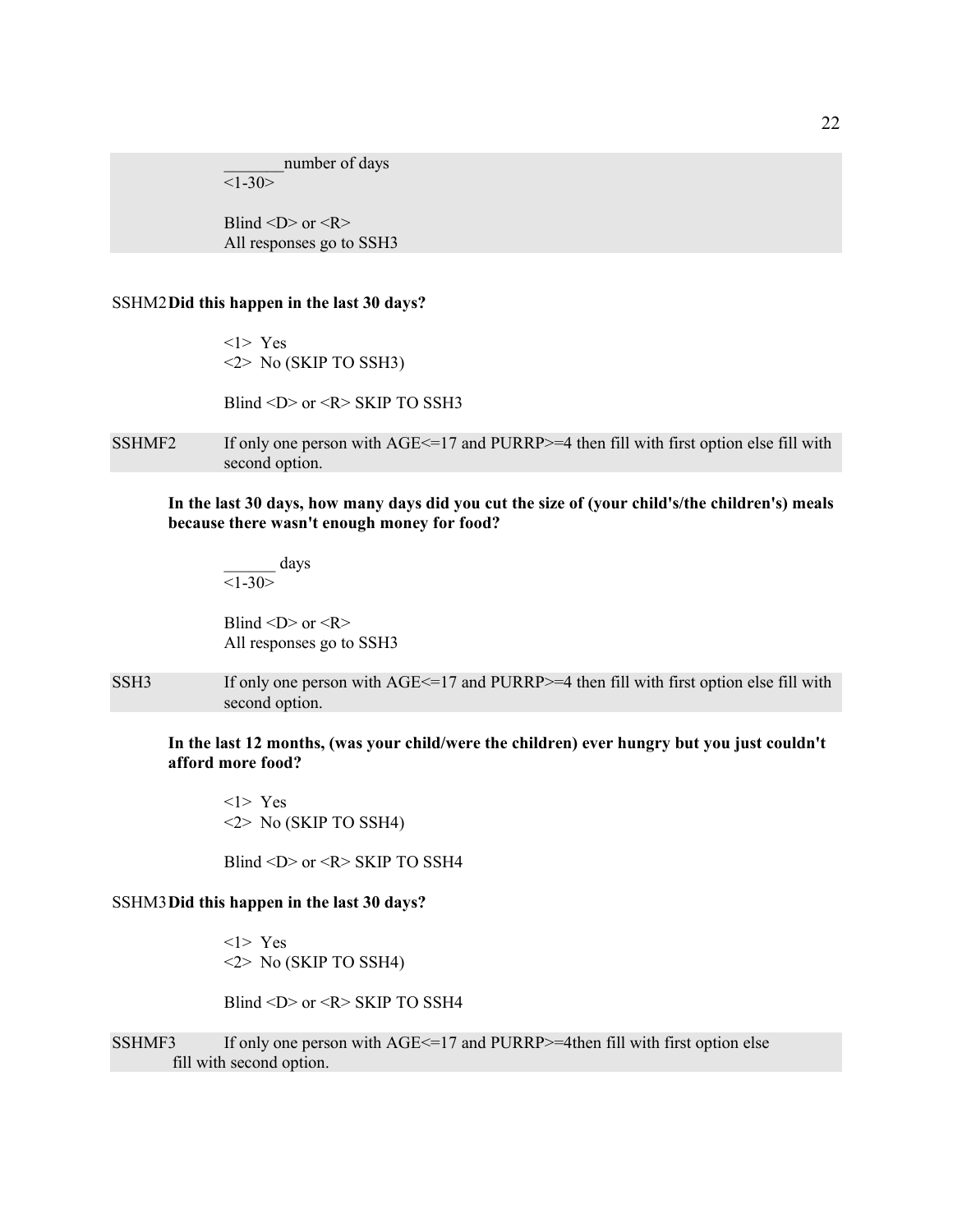**In the last 30 days, how many days (was your child/ were the children) hungry but you just couldn't afford more food?**

number of days  $\overline{\langle 1-30\rangle}$ 

Blind  $\langle D \rangle$  or  $\langle R \rangle$ 

SSH4 If only one person with  $\text{AGE} \leq 17$  and PURRP $> = 4$  then fill with first option else fill with second option.

**In the last 12 months, did (your child/ any of the children) ever skip a meal because there wasn't enough money for food?**

<1> Yes <2> No (SKIP TO SSH5)

Blind <D> or <R> SKIP TO SSH5

### SSHF4 **How often did this happen--almost every month, some months but not every \ month, or in only 1 or 2 months?**

- <1> Almost every month
- <2> Some months but not every month
- <3> Only 1 or 2 months

Blind <D> or <R> SKIP TOP SSHM4

 $SSHF4ACK$  If MISCK = 8 ask SSHF4A else skip to SSHM4

------------------------------------------

------------------------------------------

### SSHF4A **In months when (your child/the children) skipped a meal because there wasn't enough money for food, how many days did this usually happen?**

number of days  $<1 - 30$ 

Blind  $\langle D \rangle$  or  $\langle R \rangle$ All responses go to SSH5

SSHM4If only one person with AGE<=17 and PURRP>=4 then fill with first option else fill with second option.

**Now think about the last 30 days. Did (your child/ the children) ever skip a meal during that time because there wasn't enough money for food?**

<1> Yes <2> No (SKIP TO SSH5)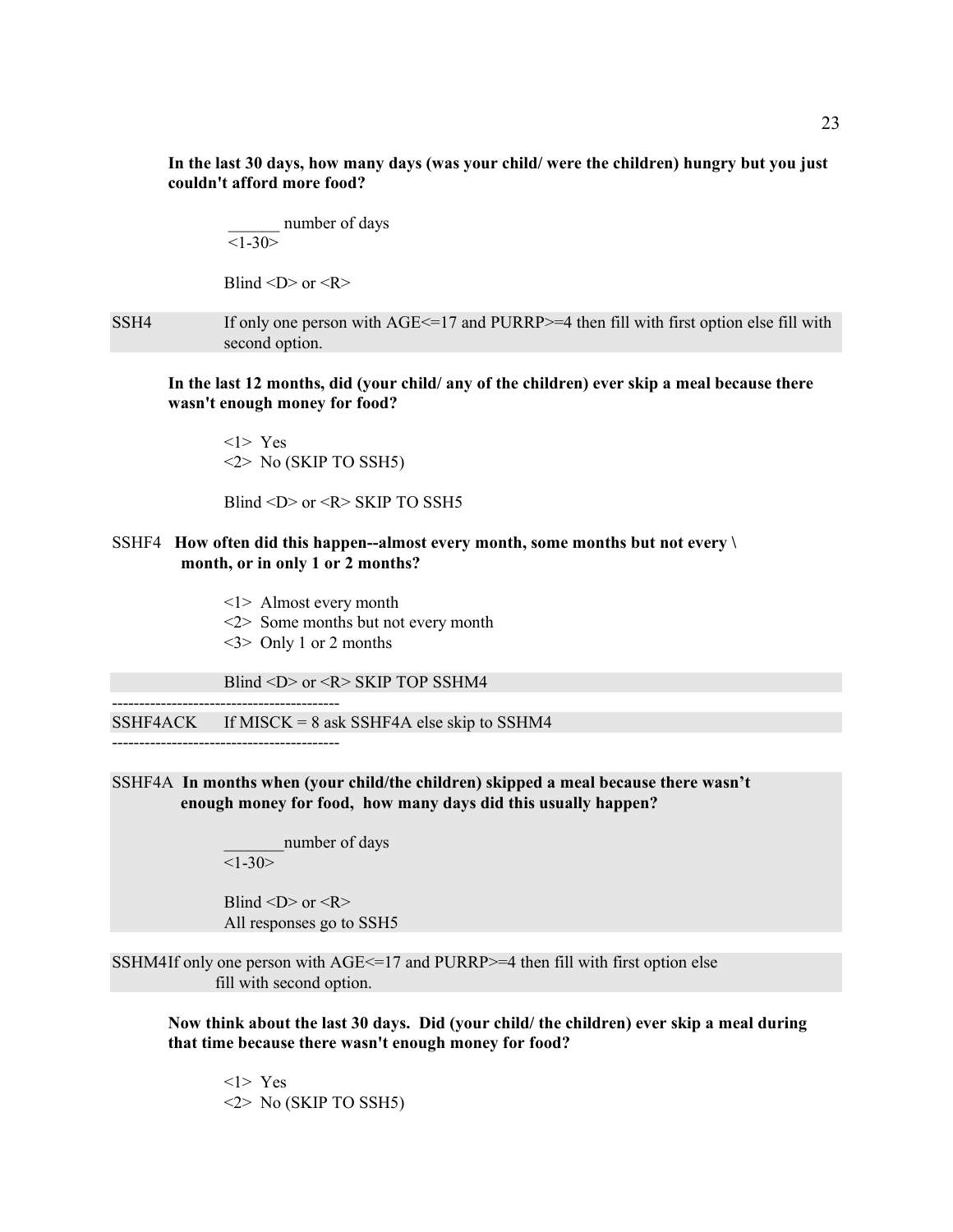### SSHMF4 **How many days did this happen in the last 30 days?**

\_\_\_\_\_\_ days  $<1 - 30$ Blind  $\langle D \rangle$  or  $\langle R \rangle$ All responses go to SSH5

SSH5 If only one person with AGE <= 17 and PURRP>=4 then fill with first option else fill with second option.

**In the last 12 months, since September of last year, did (your child/ any of the children) ever not eat for a whole day because there wasn't enough money for food?**

<1> Yes  $\langle 2 \rangle$  No (SKIP TO SC1)

Blind  $\langle D \rangle$  or  $\langle R \rangle$  SKIP TO SC1

#### SSHM5 **Did this happen in the last 30 days?**

<1> Yes  $<$ 2 > No

Blind  $\langle D \rangle$  or  $\langle R \rangle$ All responses go to SC1

For items SC1 through SC4, if only 1 HHMEM=1 and (AGE>=18 or PURRP<=3) in household then fill first parenthetical with first option else fill with second option.

SC1 **In the last 12 months, did (you/you or other adults in your household) ever get food or borrow money for food from friends or relatives?**

> <1> Yes  $\leq$  2> No (Skip to SC2CK)

Blind <D> or <R> SKIP TO SC2CK

SCF1 **How often did this happen-almost every month, some months but not every month, or in only 1 or 2 months?**

> <1> Almost every month <2> Some months but not every month <3> Only 1 or 2 months

Blind  $\langle D \rangle$  or  $\langle R \rangle$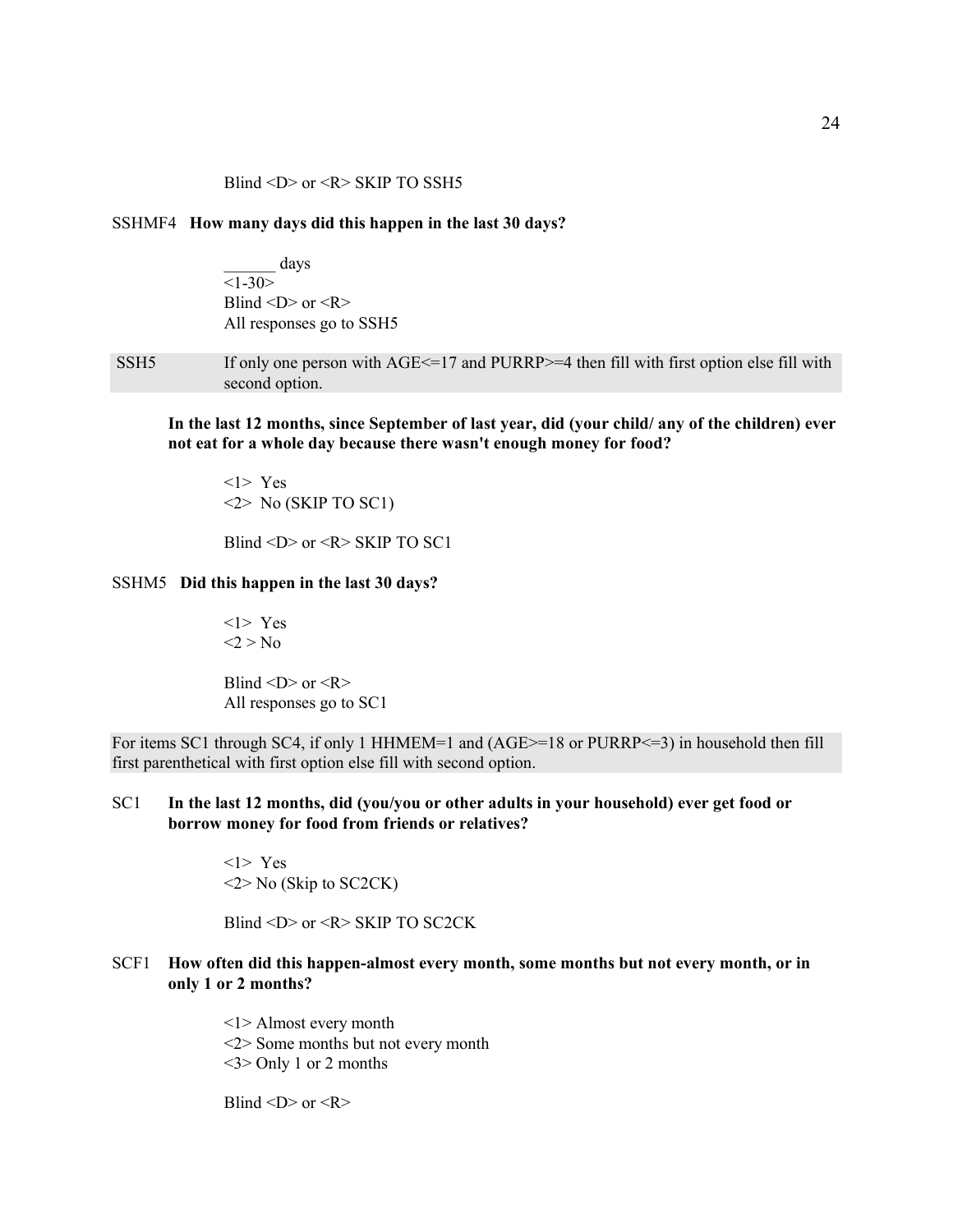----------------------------------------------------------------- SC2CK IF HHMEM=1 and  $\text{AGE} \leq 17$  and PURRP $>= 4$  of anyone in the household ask SC2 else skip to SC3. -----------------------------------------------------------------

 $SC2$  If only one child with  $AGE \leq 17$  and PURRP $>=$ 4 then fill second parenthetical with "your" child" else fill with second option.

**In the last 12 months, did (you/ you or other adults in your household) ever send or take (your child/ the children) to the homes of friends or relatives for a meal because you were running out of food?**

<1> Yes <2> No Blind  $\langle D \rangle$  or  $\langle R \rangle$ 

SC3 **In the last 12 months, did (you/ you or other adults in your household) ever get emergency food from a church, a food pantry, or food bank?**

> <1> Yes <2> No (SKIP TO SC3A)

Blind <D> or <R> SKIP TO SC4

SCF3 **How often did this happen-almost every month, some months but not every month, or in only 1 or 2 months?**

> <1>Almost every month (SKIP TO SC4) <2> Some months but not every month (SKIP TO SC4) <3> Only 1 or 2 months (SKIP TO SC4)

Blind <D> or <R> (SKIP TO SC4)

### SC3A **Is there a church, food pantry or food bank in your community where you could get emergency food if you needed it?**

 $<$ 1>Yes <2> No

Blind  $\langle D \rangle$  or  $\langle R \rangle$  for each category

SC4 **In the last 12 months, did (you/you or other adults in your household) ever eat any meals at a soup kitchen?**